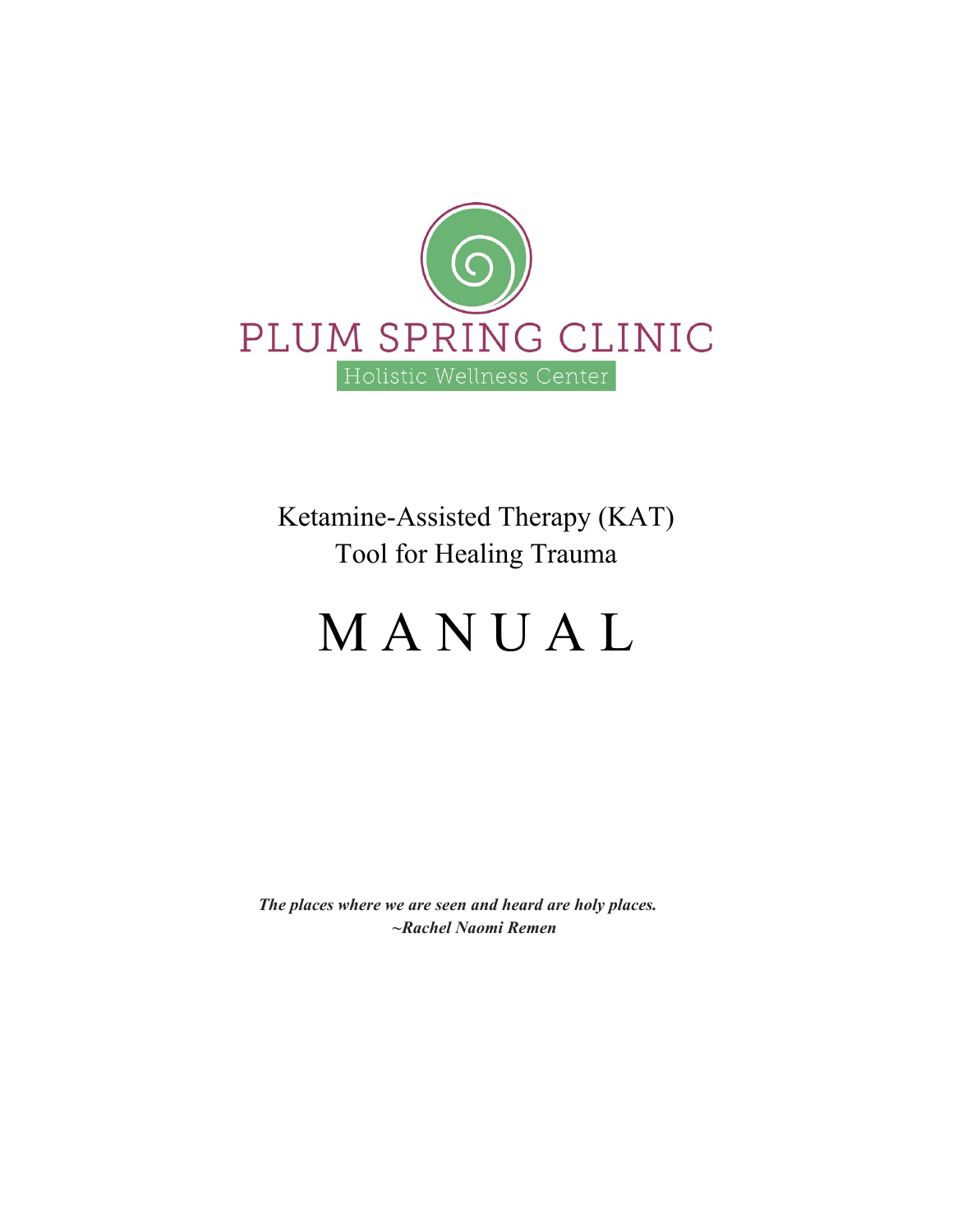

# **Ketamine-Assisted Therapy Manual**

# **Contents**

| Functional Medicine and Trauma                     | $\mathfrak{Z}$ |
|----------------------------------------------------|----------------|
| Ketamine-Assisted Therapy (KAT)                    | 5              |
| Ketamine-Assisted Therapy at Plum Spring Clinic    | $\overline{7}$ |
| Typical program schedule<br>۰                      |                |
| Initial Medical Appointment<br>$\circ$             | 9              |
| <b>Preparatory Coaching Sessions</b><br>$\circ$    | 10             |
| Pre-KAT Essentials<br>$\circ$                      | 12             |
| <b>Treatment Sessions</b><br>$\circ$               | 14             |
| <b>Integration Sessions</b><br>$\circlearrowright$ | 16             |
| Our Therapists and Coaches                         | 19             |
| Acknowledgements & References                      | 22             |
| Appendices                                         |                |
| A. Types of NOSC                                   | 24             |
| B. Sample Invocations                              | 29             |

Disclaimer: We do not encourage or condone the use of illegal drugs or unauthorized use of prescription drugs.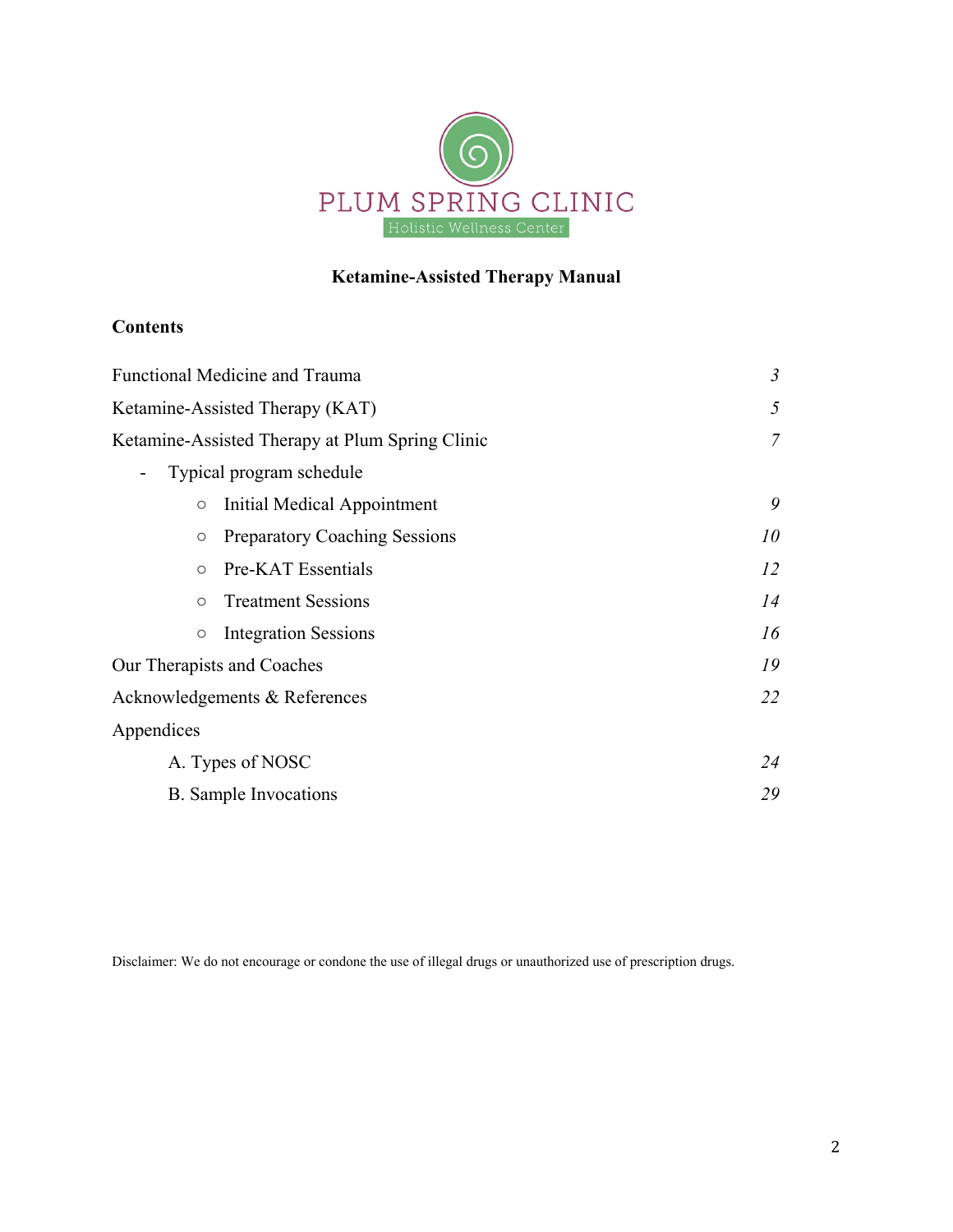# **Functional Medicine**

At Plum Spring Clinic we utilize the Functional Medicine lens of understanding the body-mind as an intricate system of systems. When all are in good working order, we experience health and well-being. However, when healthy systems begin to break down, the body-mind will develop symptoms that express those breakdowns. Unaddressed over time, these become chronic illnesses. The functional medicine approach to treating chronic illness is twofold: discern the roots of that illness in breakdown of function, and nurture the system back to its innate healthy function to allow well-being to thrive.



# **Trauma at the Root**

Over many years of working with patients with complex illness we have come to understand that symptoms associated with physiological breakdowns  $\sim$  digestive problems, compromised immunity, inflammation, headaches, sleep and mood problems  $\sim$  frequently originate and are perpetuated in the nervous system's stress response. As we've worked with chronic stress activation in our patients, we increasingly understand its source in the individual's experience with trauma. The word 'trauma' may bring to mind the kind of experiences that soldiers experience in wartime, but when we use it in this context it relates to any kind of experience that is deeply unsettling or overwhelming to the nervous system, overriding its innate capacity to re-regulate.

A well-established area of research has explored the relationship between "Adverse Childhood Experiences ("ACEs") and adult illness. In very early childhood, under the influence of the experience our environment provides us, our nervous systems develop life-long patterns of response to challenge. Adverse experiences that profoundly frighten or overwhelm -- such as physical and emotional abuse, neglect, household violence, caregiver mental illness -- influence the development of young nervous systems toward a 'set' of survival patterns ranging from hyper vigilance to withdrawal. These patterns set us up for chronic stress reactivity throughout life, and become the roots of adult chronic illness.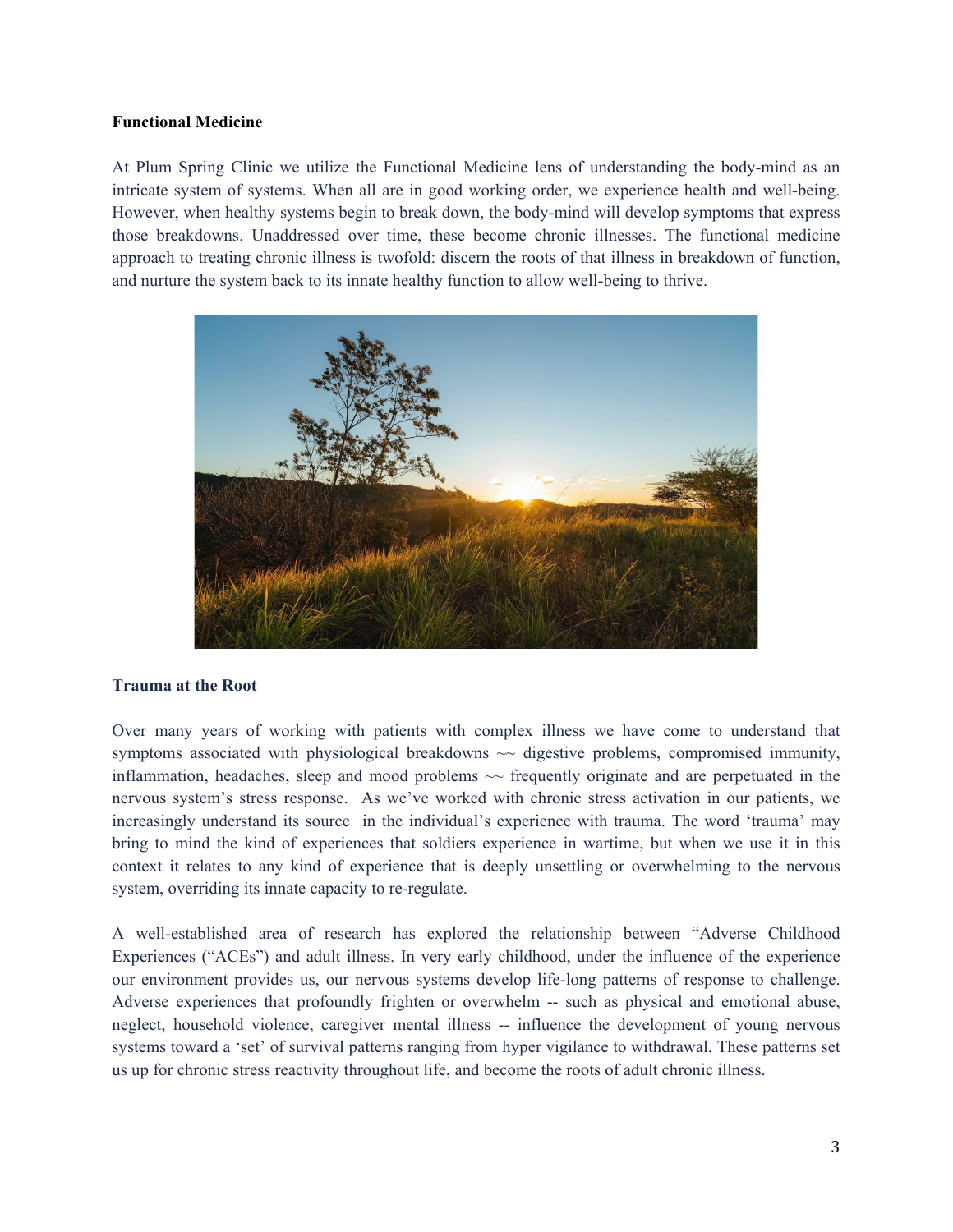Sadly, since these same 'ACES' most often happen in relationship to our main caregivers, the survival patterns developed can result in lifelong problems with relationships. The loneliness and conflict experienced in relationships troubled by deep survival patterns amplify our vulnerability to chronic stress reactivity. And cut us off from the connections we most need to be healthy and happy.

The chronic activation of our stress reaction naturally disrupts healthy physiology over time because the constantly stressed body cannot return to the calm state necessary for healing, growth, regeneration. With healthy function impeded by chronic stress reactivity, chronic illness ensues. Depending on the unique vulnerabilities of an individual's 'system of systems', these breakdowns can take the form of autoimmune illness, cancer, heart disease and degenerative illnesses.<sup>6</sup> In our view, the best technical medical *care in the world is insufficient to treat chronic physical illness ~ and the problems of mood that most often accompany these -- until the wounds underlying the chronic activation are addressed.*

As biological beings, it is our innate neuroplasticity that teaches us to develop reactivity in response to the felt sense of threat - whether real or imagined. Happily that same neuroplasticity will respond to experiences of felt safety and connection by making new patterns of calm and contentment that support healing and growth.

*Our job at Plum Spring Clinic is to connect with you -- as physician, resilience or recovery coach, 'food is medicine' nutritionist -- to provide the integrated 'field' of safe and expert connection that restores your system to its innate healing capacity.*

# **Ketamine: The Healing Journey Beyond Ordinary Consciousness**

At Plum Spring Clinic, ketamine therapy is utilized in this context of this holistic, skilled, relational support for healing. Our aim for ketamine as a tool is to facilitate and accelerate the discovery of roots of unprocessed trauma, to release these voices of pain and uncover the calm and whole person underneath. The ketamine journey takes the patient out of ordinary everyday consciousness, in which the default and protective survival patterns of chronic dysregulation hold sway, into a more open and clear dimension of mind. Here it is possible to have a taste of freedom from those hindrances to well-being. Safe, skilled, trustworthy connection supports this discovery by lowering fearfulness that can naturally arise. Healthy connections also facilitate the crucial ongoing work of integrating discoveries into a new and authentic appreciation and acceptance of self.

## **Background**

Psychedelic substances, or 'plant medicines', have been used in healing ceremonies for millennia. Research into the clinical usefulness of both plant medicines and synthesized medicines capable of producing "non-ordinary states of consciousness" (NOSC) began and flourished in the 1950s and 60s, until the War on Drugs made them inaccessible. NOSC are states of awareness in which communication between different parts of our mind and body is made more accessible as the brain's governor, the Default Mode Network, is quieted.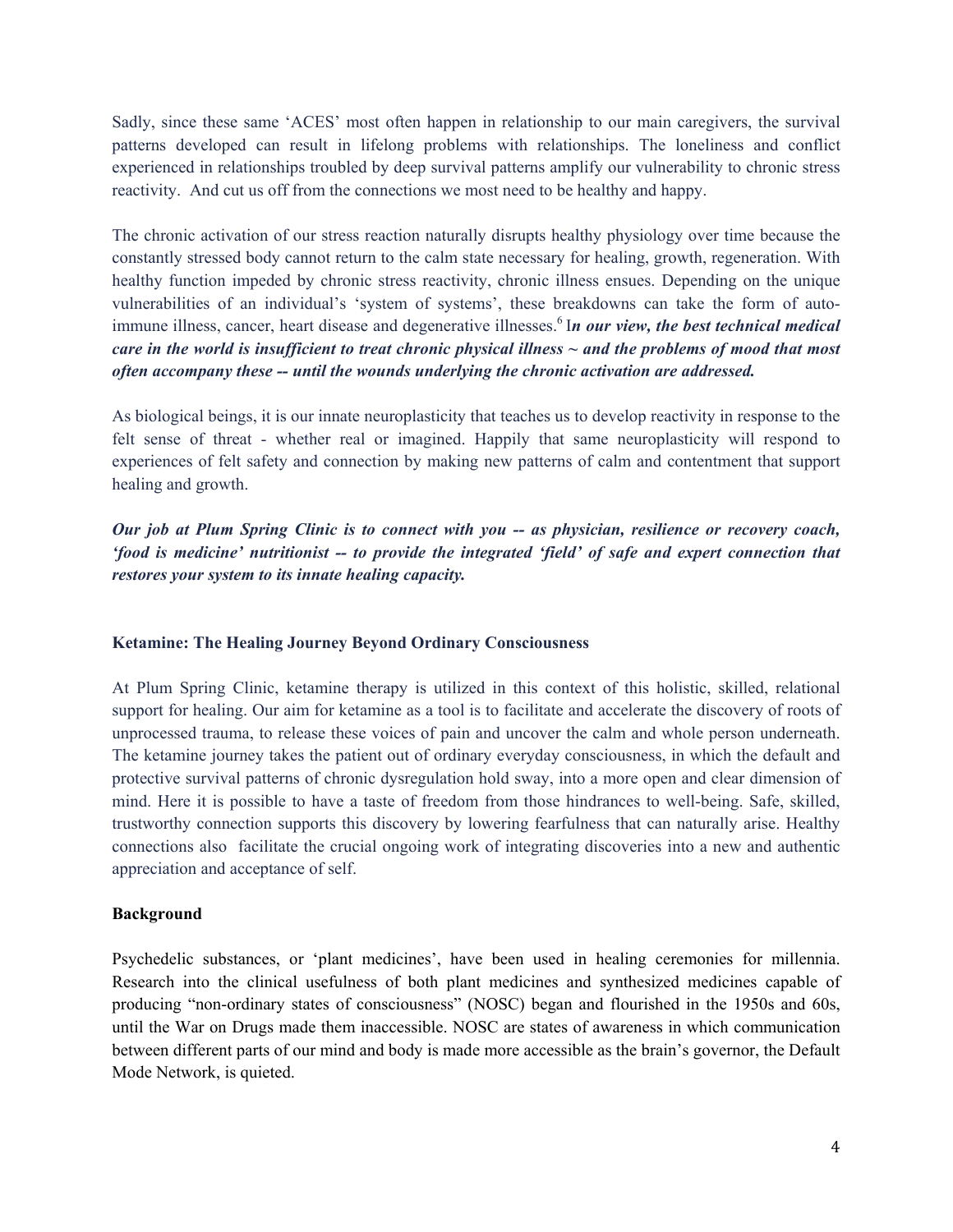

*Illustration of how the use of medicines inducing NOSCs allow for connections in the brain that are not normally present and may increase our natural intelligence and capacity for healing. 1*

Hundreds of peer-reviewed studies <sup>4,5</sup> have demonstrated the usefulness and safety of medicines capable of producing NOSCs. Still, much has yet to be determined about how best to use them, for which conditions they are most effective, and how they work. It is this latter question that is perhaps the most interesting one. What is therapeutic about these NOSCs?

In addition to their power to help us befriend our own dark places and awaken us to our fundamental goodness and belonging, NOSCs can give us a visceral sense of our interconnectedness with all of creation. This continuum of experience often diminishes the survival or defensive setting of the nervous system with a feeling of safety. This in turn helps restore a resting and calm home base for the body and mind in the nervous system. Such access to the 'frequency of safety' can help loosen deeply ingrained patterns of thought, feelings and behavior that have caused suffering. By healing these patterns, we naturally become less defensive, self-protected and isolated. This may allow us to connect more easily and comfortably with ourselves and others and thus find ease, happiness and improved physical health and relationships.

# **Ketamine-Assisted Therapy (KAT) at Plum Spring Clinic**

At Plum Spring Clinic, ketamine is utilized as a component of our holistic program of addressing traumarelated roots of chronic unwellness. We have found that the ketamine experience, administered in the context of skillful and trustworthy relationships that are the Plum Spring Clinic signature, can powerfully advance the therapeutic process. The ketamine experience is not generally offered as a stand-alone treatment, as benefits of ketamine sessions are cumulative over the course of a number of treatment sessions alternating, with integration sessions to process insights of the experience into new ways of being.

Generally, KAT at Plum Spring Clinic entails the following components:

- Initial medical intake with Dr. Sharp or Dr. Withrow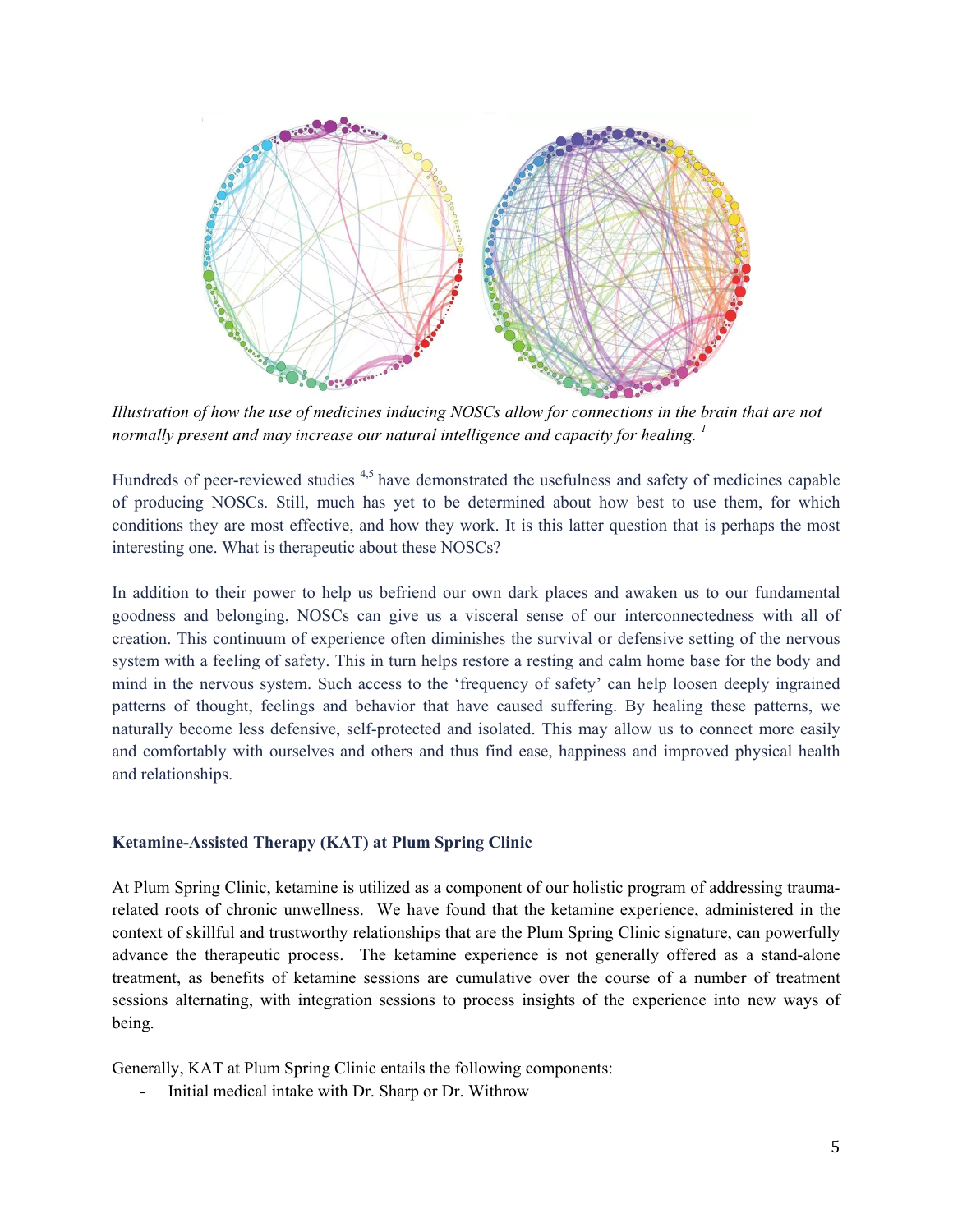- 2-4 preparatory sessions with one of our coaches
- 4-6 ketamine sessions
- 4-6 integration sessions (typically one following each ketamine session)

Our team will be your attendants, helping you gain the most benefit from your experience. We will guide you in your preparation, see to your safety and comfort as we accompany you on your journeys, and help you to integrate the experience afterward.



# **Our KAT Coach-Attendants**

The Plum Spring Clinic KAT attendants and integration coaches are not psychotherapists. Rather, they are trained as coaches in a mode of compassionate presence to the individual patient and their unique healing process. We know it is this unwavering and sensitive presence that allows for the nervous system of the patient to feel safe and accompanied into the journey of discovery that is healing. In alignment with this foundational Plum Spring Clinic belief, our coach-attendants' guiding principle is respect for the innate healing intelligence at the core of each patient, which we recognize as the true healer.

The skillful focus of our KAT team recognizes the patient in the driver seat of their healing journey. You are in charge, and the process goes at your pace. We work with what you want to work with, utilizing the following elements:

- Deep listening
- Asking questions that encourage you to make kindly contact with wounded or alienated parts within;
- Opening your story or stories as much as your inner protective system allows;
- Acknowledging and honoring the woundings;
- Welcoming and celebrating the discovery of authentic parts and true nature of the self.

We recognize that there may be occasions when a referral to a psychotherapist or psychiatrist may be indicated.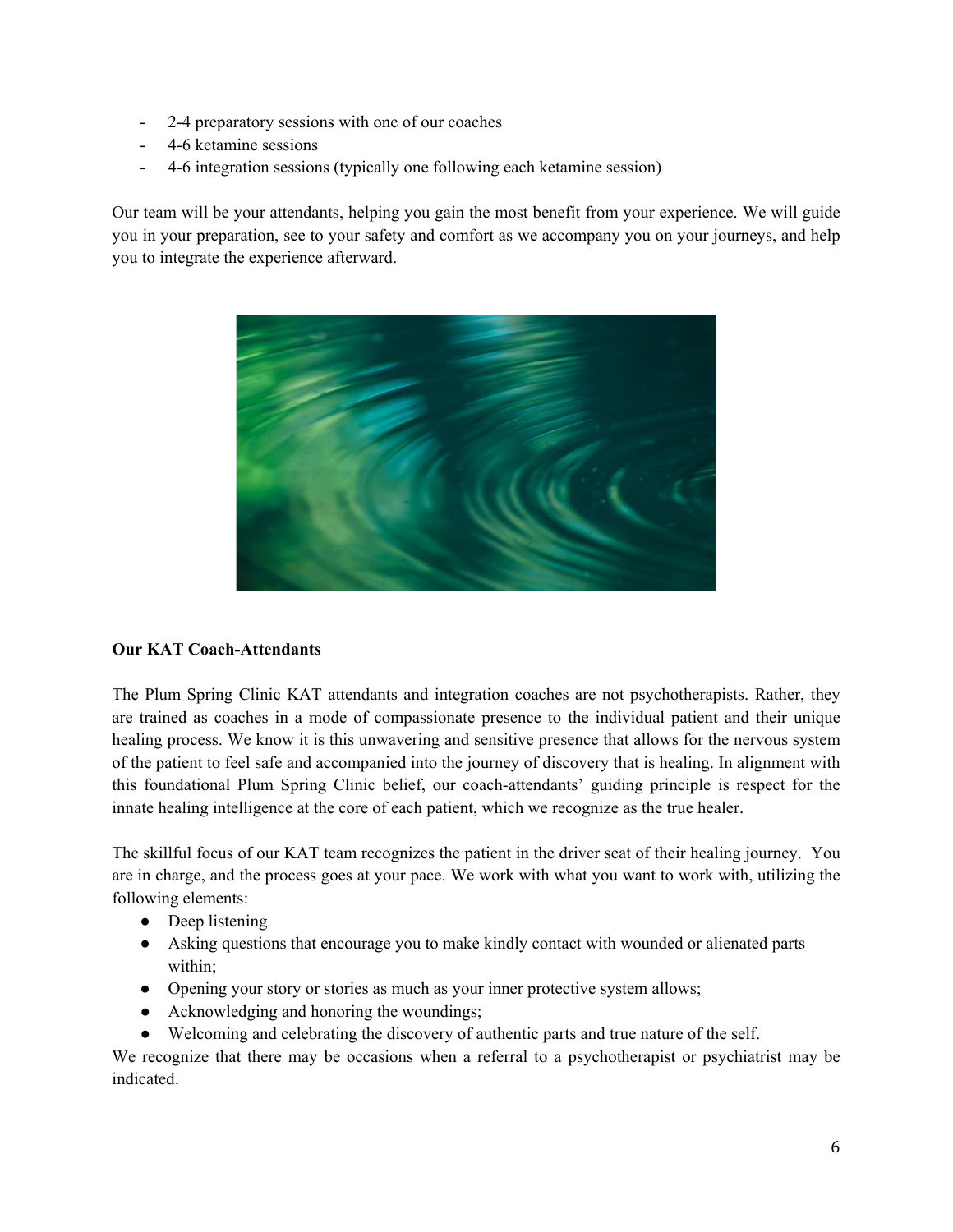# **Typical Program Schedule**

# **Initial Medical Appointment: Is this a wise course for you?**

Your first session will be with either Dr. Sharp or Dr. Withrow, who will meet with you to explore your interest and understanding of KAT and what you hope to gain from participating in our KAT program. The doctor will review your medical history and mental health to ensure this form of therapy is safe for you. He will discuss the risks and benefits of KAT, and options for dosing and route of administration (sublingual, intranasal, oral or intramuscular). The doctor will explain that your initial experience will be attended by two providers.

Dr. Sharp or Dr. Withrow will prescribe a series of sessions with one of our coaches to prepare the foundation for positive and healing ketamine experience. If you are currently in therapy with a practitioner whom you would like to have participate with you in your ketamine program, we are happy to discuss this possibility with them (with your consent).

Finally, the initial appointment will include review of our Informed Consent Document and addressing any remaining questions you have about the program. If you agree with the contents of the Informed Consent, you will both sign the document and you will be given a copy.

# **Preparatory Coaching Sessions: Establishing trust and rapport with your attendant**

The coach with whom you've been matched will help you prepare for your ketamine sessions and attend you during your session(s). Your initial ketamine session(s) will have a physician attendant from our practice and this will be discussed with you.

The purpose of your preparatory sessions with your primary attendant is to establish the 'Envelope of Intention' for your work together. Your coach will help you understand and feel comfortable with the set, setting, process and possibilities for your treatment sessions. The "set" here refers to all that you bring to the session - your physical and mental state, attitudes, beliefs, hopes and fears. "Setting" refers to the physical environment where you are treated, including the overall ambience and who is present with you.

Ceremony can be an important aspect of setting in this work. Our aim for the element of ceremony is to infuse the proceedings with a reverence for the sacredness of life and of this healing work. Together you and your attendant will explore a frame of reference for your ketamine experience that resonates with your spiritual orientation, whatever that may be.

The aim for these sessions is to create a safe, positive, and trusting therapeutic alliance between you and your attendant prior to your first ketamine session. These initial sessions establish the framework for synergy of ketamine experience and integration coaching that take place between ketamine sessions. While the ketamine experience can open the mind to new inner circuitry of safety and authenticity, the integration sessions help to put the newly opened circuitry to use in lasting changes on behalf of your healing and growth.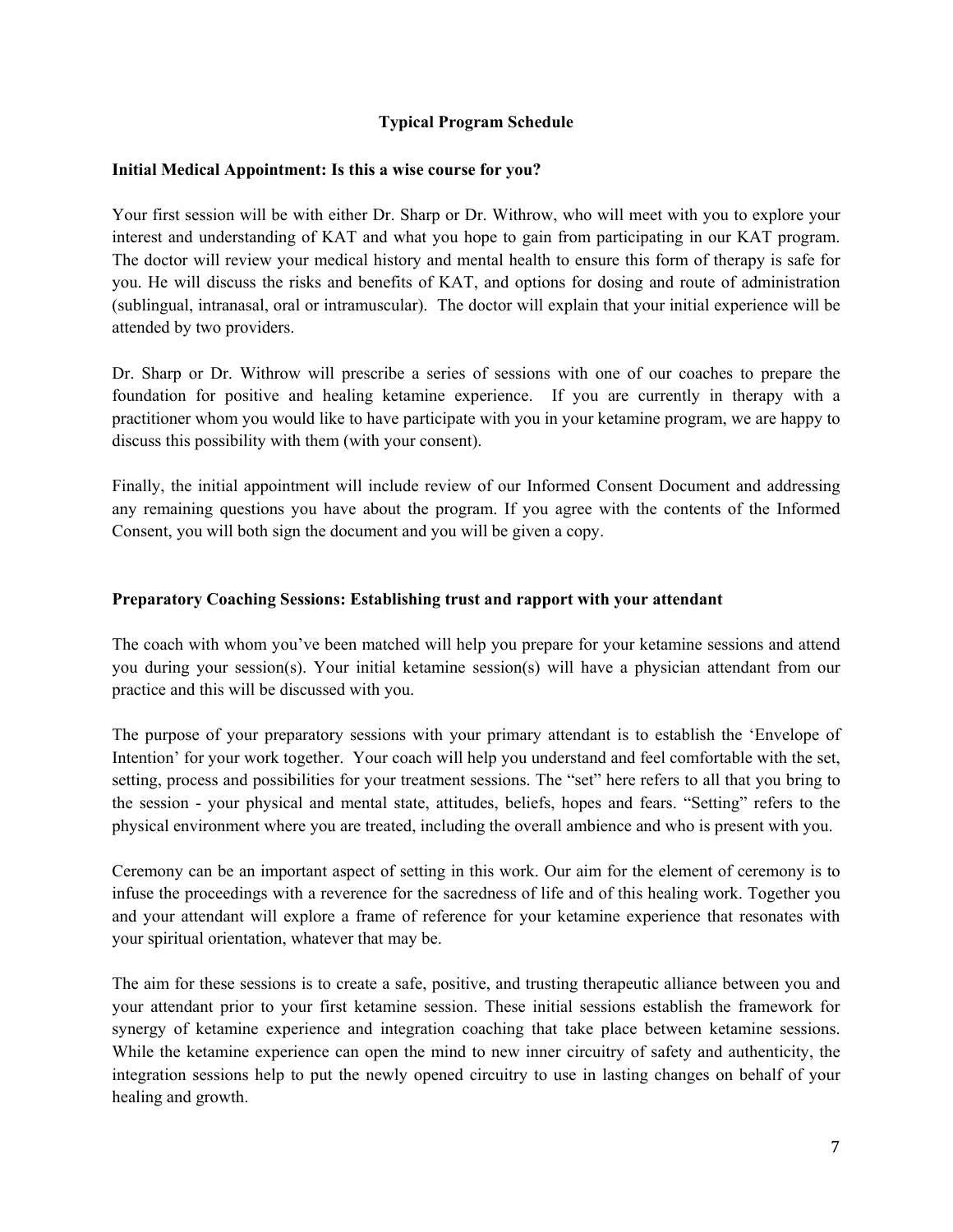Items to be covered with your coach prior to your first ketamine session include:

- Introductions between us.
- Treatment goals and your hopes for outcomes of ketamine sessions.
- Dr. Sharp's or Dr. Withrow's presence and options for attendance.
- Use of music.
- Use of a facemask and eye shades.
- The use of touch.
	- Therapeutic role of touch including comfort and "resistance".
	- Agreement to non-sexual touch.
- The possibility of unpleasant or difficult experiences during and after the journey.
- Fear and anger and means of coping with each.
- The possibility that you may find your journey confusing or lacking coherence, but that doesn't indicate a lack of meaning. Time and integration may/will allow for significant learnings to emerge.
- Bringing objects with you that hold special meaning for you.
- Selection of prayers, poems or readings that help create a healing space.
- Sensitivity to possible "push-back" from familiars upon return to normal life.
- Levels of experience that the NOSC can open access to suppressed body sensations, images, memories, behavior or body movements, emotions, and meaning.
- Pre-treatment essentials (see next section).
- Review of Journey Guidelines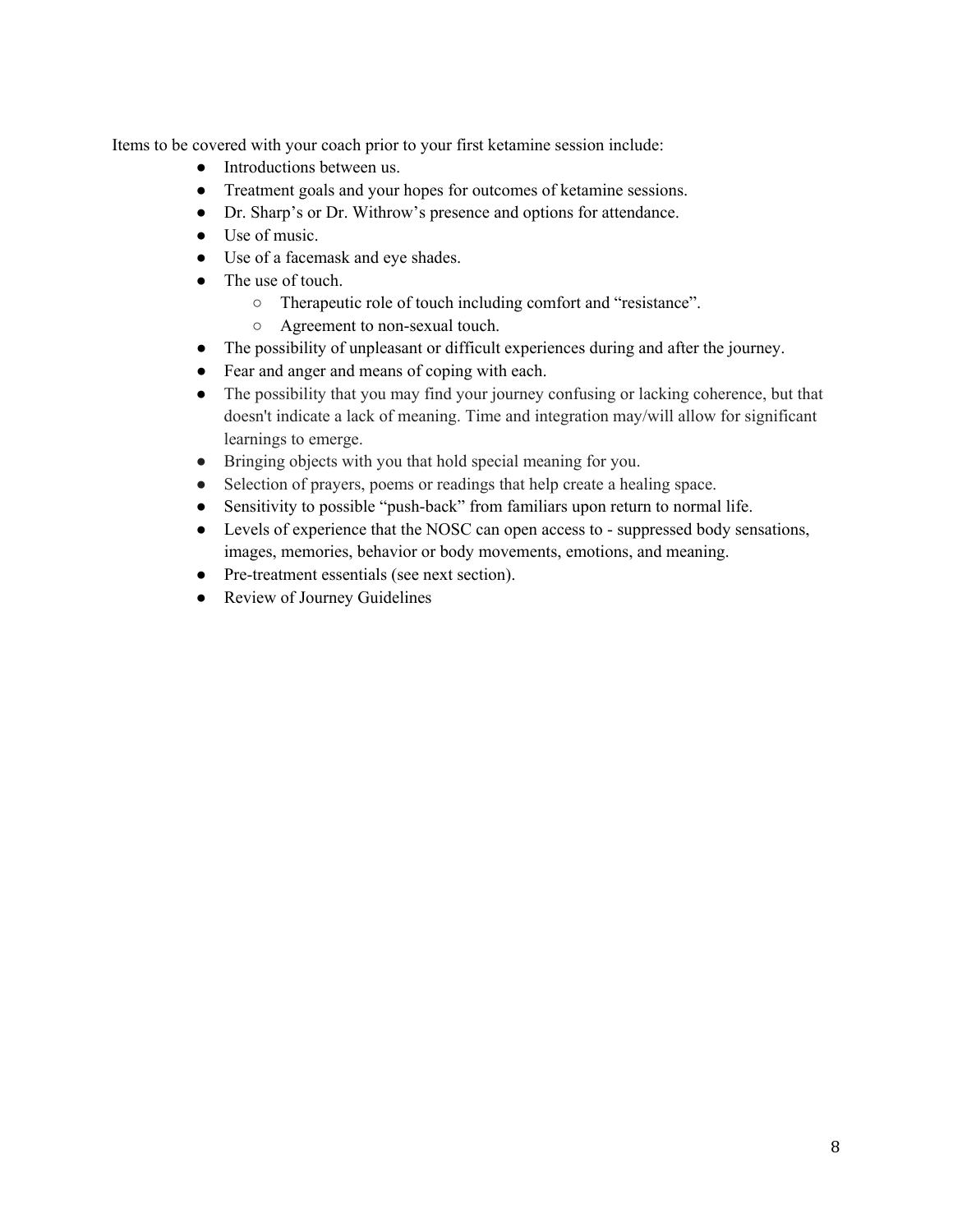

# **Pre- KAT Session Essentials**

It is important to follow pre- and post- treatment essentials to ensure safety and gain the maximum benefit from your ketamine treatments.

- No alcohol 48-hours before treatment.
- Medication taken 72 hours before treatment MUST be cleared with the team.
- We recommend you bring attention to your meals several days prior to your sessions, in a way that feels healthful and nutritious to your unique body.
- No coffee, tea, or caffeinated beverages 5 hours before treatment.
- No food 4 hours before treatment.
- No beverages 1 hour before treatment.

# **Mental preparation for the session:**

- Give extra care to your mental and physical state a week prior to the session:
	- Avoid conflict with others.
	- Try to get extra rest.
	- Resist overscheduling yourself take time to meditate, journal, and relax.
	- Contemplate your intention for the session, while remaining open to what the medicine offers.

# **What to Bring:**

- Eye shades and face mask
- Comforting items, such as favorite pillow, blanket, or stuffed animal
- Personal Item(s) that convey to you a sense of sacredness or deep connection
- Journal
- A snack for after the session to help with grounding
- This Manual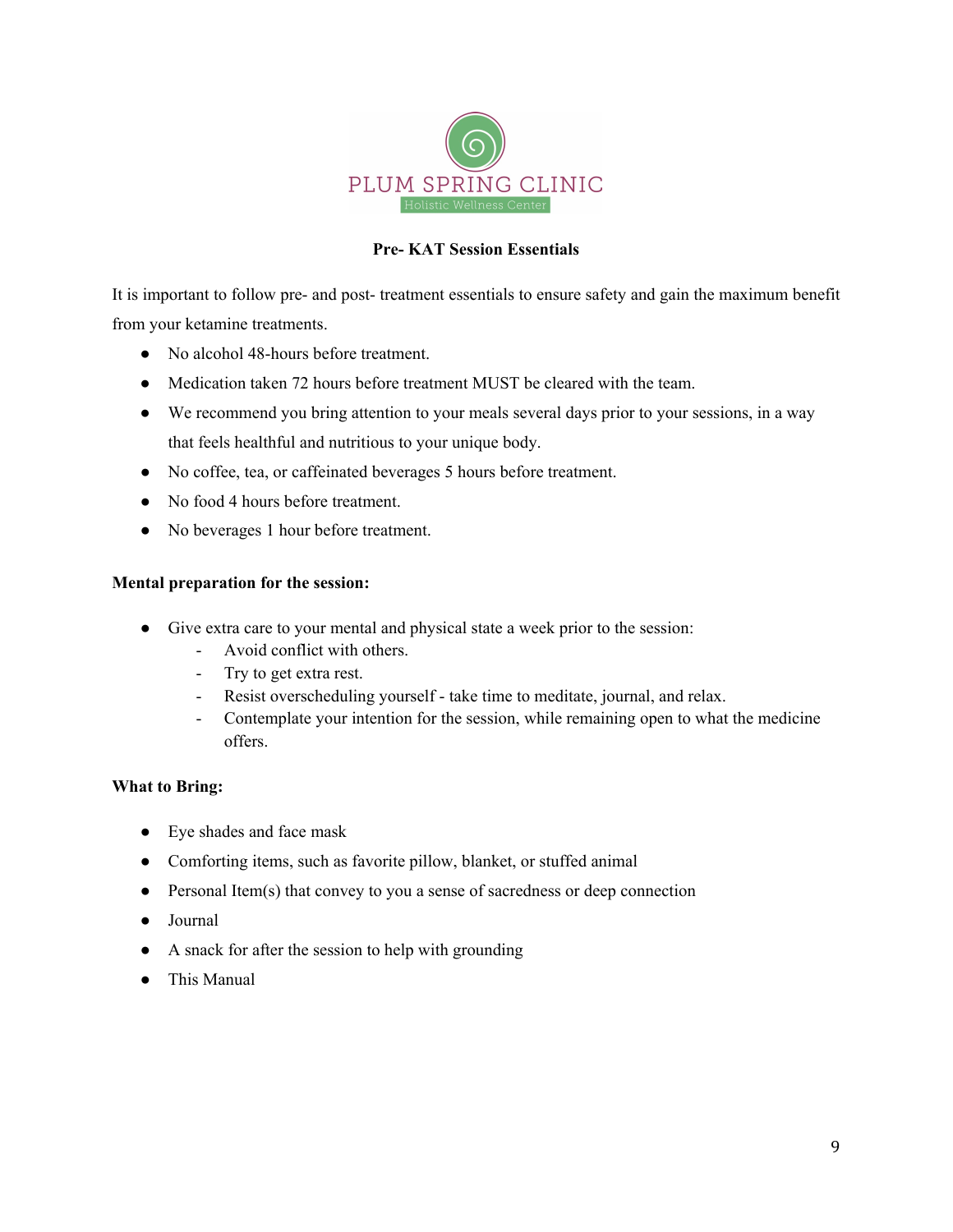

# **Post-KAT Session Essentials**

- No alcohol 48-hours after treatment.
- Any medication taken 72- hours after treatment MUST be discussed and cleared with the treatment team.
- You will need to arrange for a ride home after your treatment, as you cannot drive or operate heavy machinery within 8 hours of treatment.
- To maximize the benefit of the treatment it is strongly recommended that you take the remainder of the day of treatment off and engage in nurturing activities such as taking a walk, taking a bath, relaxing, journaling, drawing, or listening to music. If possible, rest the following day, too.
- Have a telephone or in-person follow-up with your attendant.

# **Treatment Sessions**

We approach the ketamine session in the spirit of reverence for your innate healing wisdom, and hope for the ketamine experience to connect you with that wisdom. We aim for the trust and respect between us, your attendants, and you to facilitate the connection to this wisdom. We spend roughly 30 minutes together before you take the ketamine affirming this connection, discussing some practical aspects of the process, and orienting to the space. During this time, we will invite you to reiterate your hopes and aspirations with us, as well as any remaining concerns or questions you have. This will also be the time for you to arrange any objects of personal meaning you have brought with you to support your journey. Our aim is to put you at ease for your journey.

Our usual process is to open your session with an invocation, which we think of as an invitation we make together to be attuned to a higher consciousness, guided by the medicine and protected in the journey. We have compiled some sample recitations in Appendix B at the end of this manual. You are welcome to choose from this sampling, or bring your own.

# **Journey Guidelines**

- Every journey has a beginning, a middle, and an end.
- You will come back to ordinary consciousness at the end of the medicine journey.
- You have many "voices" or facets of your personality inside you. You are encouraged to regard this as an opportunity to get to know them without criticism or shame.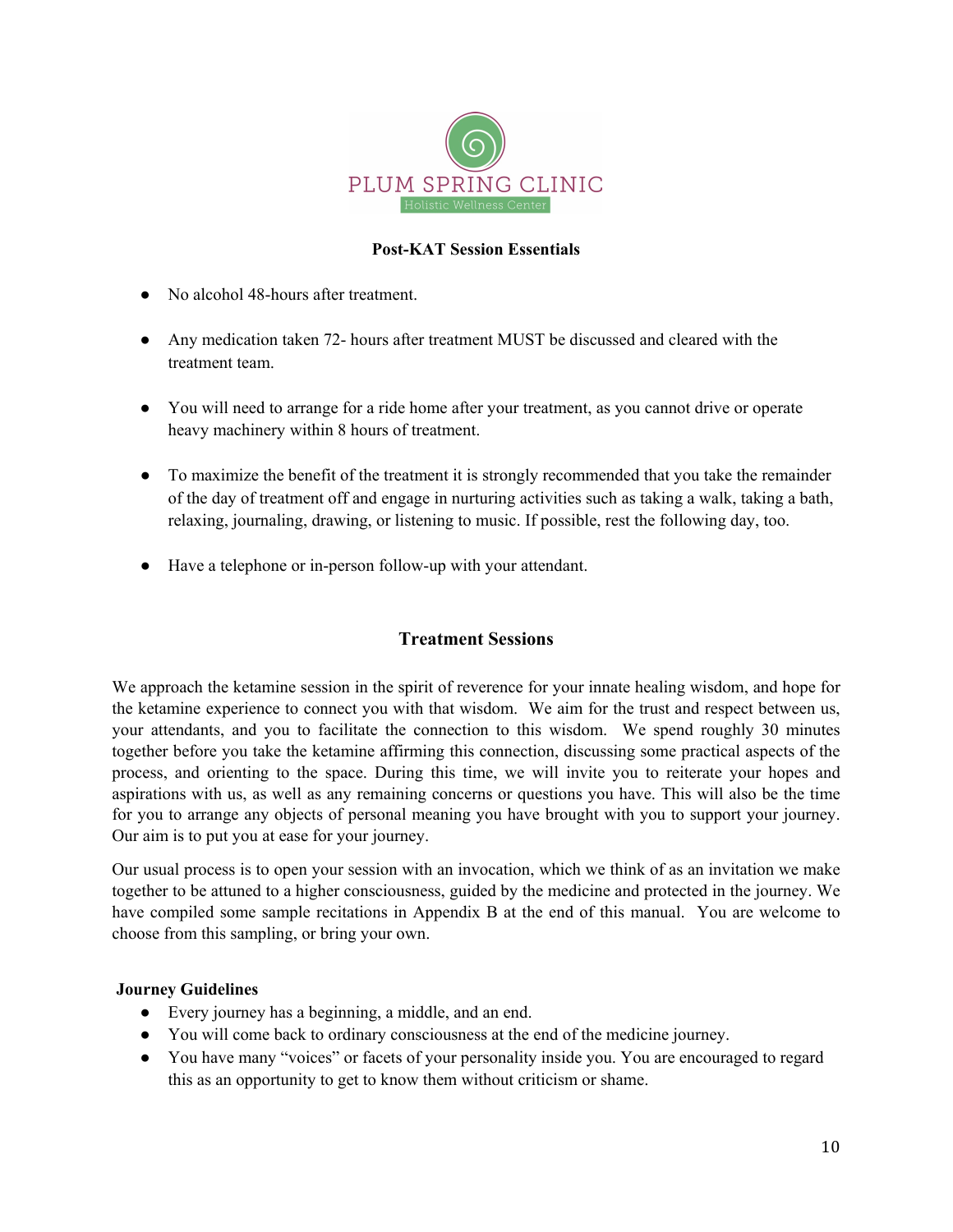- Many of our internal voices are of fear, anger, shame, or grief. The medicine may help you listen to and befriend them in ways that are very difficult without the use of the medicine.
- The medicine may make you more aware of your body. You are encouraged to pay attention to the embodied experience and what your body may want to tell you that may have been difficult for you to hear in your ordinary conscious awareness.
- Trust the process; trust the medicine; trust your inner organic healing intelligence; trust the therapy relationship.
- Approach the journey with "beginners' mind" and curiosity.
- Relax your critical mind so that you are not analyzing what you are experiencing, nor wondering why something is, or is not, coming up in the session.
- Trust that whatever comes up in a session needs to come up, even if you do not fully understand it.
- Trust that your inner healing intelligence would not bring up more than you can effectively handle or eventually integrate.
- When something beautiful or magical emerges, move towards it, connect with it, allow yourself to melt into it; when something is challenging, scary, confusing or disturbing, in a similar way, move towards it with curiosity and inquiry. Your attendant is here to support you.
- When approaching challenging experiences (or appearances, forms, beings or phenomena), ask what they are there to teach you and/or show you, and if you can, thank them for whatever is shared.
- Keep moving, letting the music guide you and merge with you, exploring and entering different spaces or terrains. If you see doors, open them. If you see staircases, go up or down them. If you see planets, explore them. If you see bodies of water, go into them. If you see windows, jump through them.
- Imagine the music is holding your hand; lean into the music.
- Learn to use the breath to explore, inquire and go deeper into experiences. Deep, slow breathing can help you to move through powerful feelings.
- Ask for help whenever you need it in whatever form feels appropriate. Physical support, grounding, anchoring and encouragement are available.

# **Closing the Journey**

We believe it's important to close the journey in a way that allows you to feel complete, and to understand that the time for making sense of the journey is ahead. This pertains to the period of heightened neural plasticity following your session, and in the longer work of ongoing integration. You and your attendant will therefore close the journey with a prayer, poem or statement of gratitude for the wisdom gained from the journey, and a request to have the wisdom grow and mature within you and the attendant. A copy of such a statement is included in Appendix B. The two of you will discuss how to spend the evening after your ketamine sessions and the role of discussing and sharing your experience with significant others, the use of journaling, meditation and walks outside. You and your attendant will discuss when to make contact with each other the day following your ketamine session, and during the week following your session.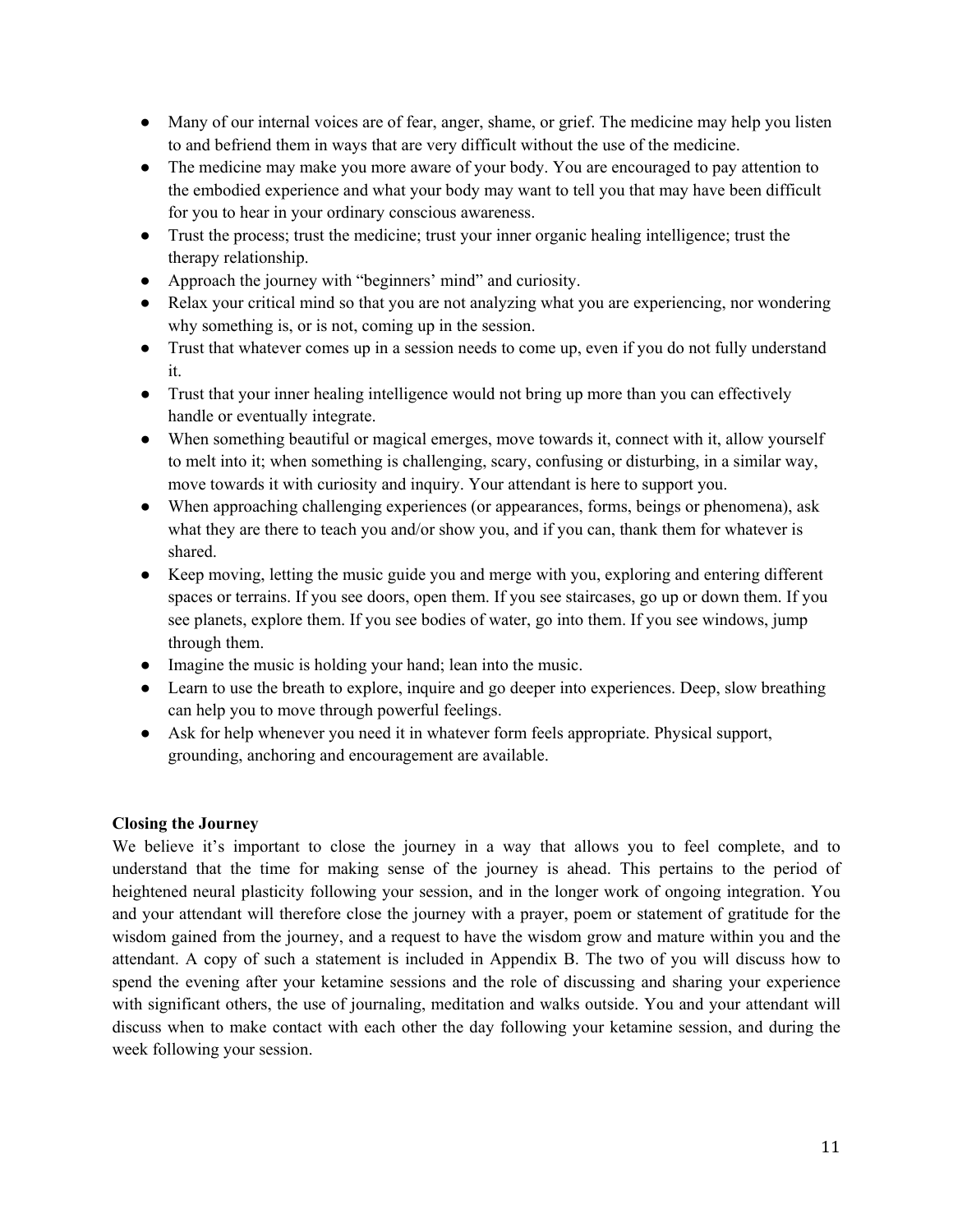# **Integration Sessions**

Ketamine-Assisted Therapy (KAT) is a potentially powerful and transformative process. KAT does not occur in a vacuum and it is not meant to be a stand-alone healing intervention. Rather, it can be a valuable, innovative, adjunct treatment for traumatic stress, depression and other psychological and medical difficulties. It can serve as a unique vehicle for healing and personal growth. We urge you to continue to work with your attendant over time to mature and deepen the wisdom that has been revealed to you. Some individuals may feel that very little has happened during their ketamine session. The majority of such individuals indicate they change their thoughts about the "productivity" of the ketamine experience over time but this is not true of everyone. We believe that follow up sessions with your sitter optimize the changes that are possible with the use of ketamine but do not assure it.

Specific practices during and after the medicine experiences – as well as after the series of sessions has ended – will allow individuals to maximize and extend the benefit of KAT treatment. In this way, the entire KAT experience can be seen as a valuable tool for reconsidering "who you are" in an ongoing way, and not just a treatment that one has undergone.

# *Healing is not an event. Healing is a journey.*

The power of the KAT experience is not limited to the small amount of time in which a person is under the influence of ketamine. Like many of our colleagues in this field, we at Plum Spring Clinic believe that KAT's healing process will naturally unfold over the subsequent days, weeks, and months after completion of the treatment, or after the treatment has entered a maintenance phase. Sometimes, it is only through later self-reflection, spontaneously emerging insight and/or meaningful dreams that important perspectives resulting from this work may emerge and can be integrated.

In the context of KAT, the term 'integration' refers, first, to the recalling and weaving together of insights, images, thoughts or feelings received within one's NOSC. The second stage of integration involves reflecting on this deeper understanding of formative pieces of our past and their influence on our way of living and relating to others. The third stage of integration means observing and mindfully finding alternative behaviors to allow more flow in your relationships with yourself and others. Integration is an ongoing process.

Plunging immediately back into one's daily routine following a KAT session without periods of selfreflection may result in missing out on some valuable perspectives, insights, and lessons. Ketamine appears to increase the brain's capacity for forming new perspectives and understandings of the nature of "self". Research has documented the increase of neuroplasticity  $\sim$  the recreation and strengthening of connections between neurons in the brain, and the way the brain rewires itself around new experience and insights  $\sim$  in the 48 hours and beyond, following a ketamine session and beyond.

After a series of integration sessions with your attendant (or other), one's ongoing engagement with selfreflective activities (e.g., meditation, journaling, nature walks, etc.) will support and further the benefits of the treatment. Integration also includes self-care activities that support and synergize with KAT. The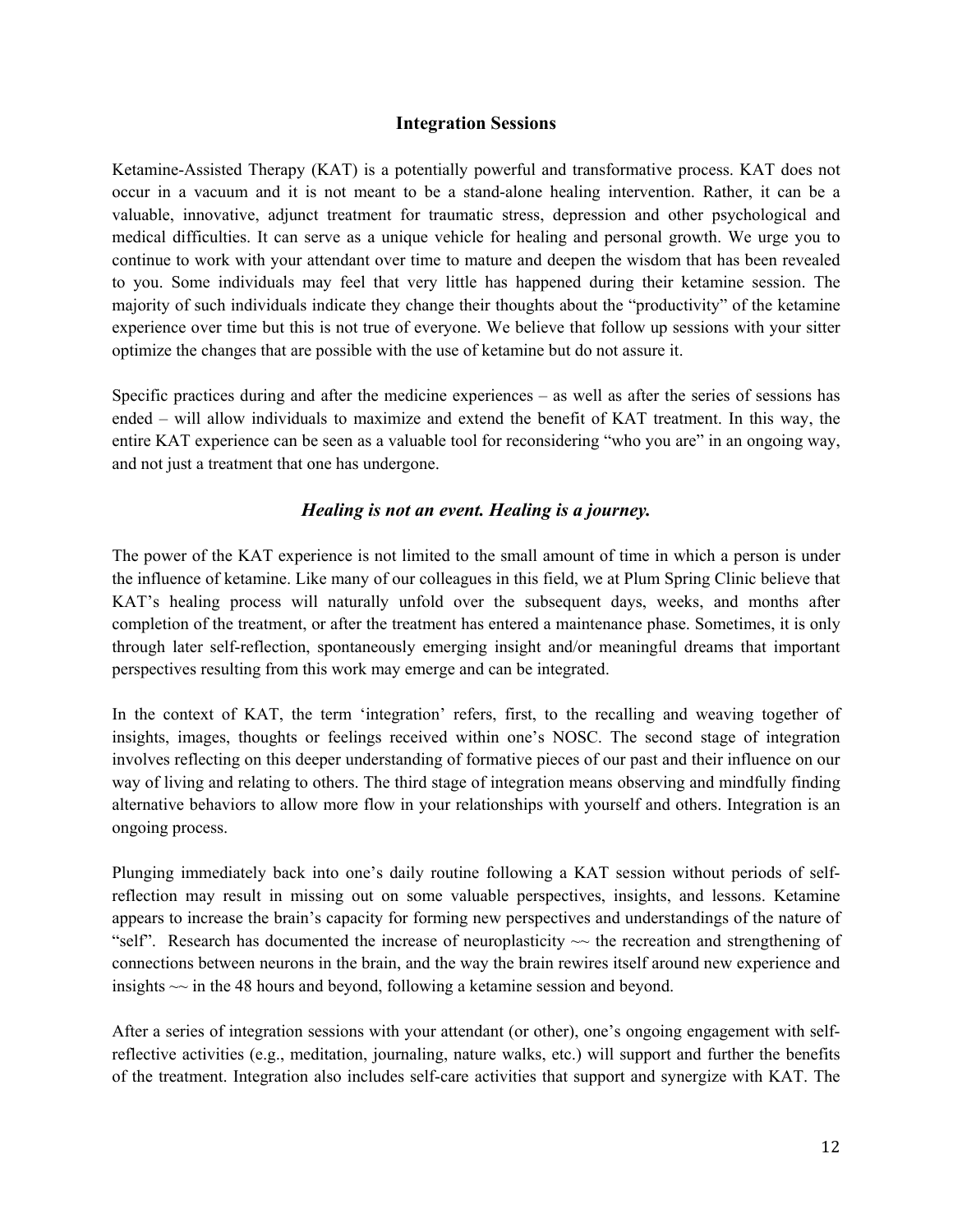following list of recommendations can assist with the integration process (some may need to be validated and coordinated with a primary medical provider or other mental health professional):

- Nurturing supportive relationships with friends
- Individual and/or group therapy, support groups, and integration groups
- Continuing prescription medications
- Healthy balanced diet (including hydration)
- Nutritional supplements
- Movement (walking, yoga, tai chi, martial arts, dance, etc.)
- Meditation
- Acupuncture
- Bodywork or massage
- Saunas, steam, hot springs
- Healthy sleep hygiene
- Meaningful work
- Recreational and social time
- Laughter and comedy
- Time in nature and/or with animals
- Journaling
- Decluttering, rearranging furniture, housecleaning
- Artistic expression and creative experimentation
- "Journey buddy" (a friend or partner with whom journeys are documented, tracked, and shared)

In our perspective, the KAT process works best when supported by ongoing intentional actions and commitments. A multi-pronged integration plan is the most effective approach to sustainable, satisfying change. Self-care can look different for every individual, and we hope the partial list above can serve as a departure point for developing one's own personalized integration plan. Because KAT can provide a transient or lasting energy boost, it provides an optimal opportunity to try new behaviors, or explore new activities.

This plan can be developed into a coherent, holistic treatment plan in consultation with members of the Plum Spring Clinic staff.

Sometimes old passions and interests – currently short-circuited by psychological and emotional challenges such as depression, fearfulness, lack of confidence, low energy or general disinterest in life and other people – can re-emerge. The integration phase can also be a good time to revisit and make changes in (or eliminate) undesirable habits.

Because KAT experiences plant seeds, activate latent potentials, and inspire previously unidentified options and opportunities, one cautionary note needs to be considered. It is generally suggested that someone undertaking KAT should not make any sudden, unplanned, major life decisions, or consequential life changes (e.g., starting or ending a significant relationship, signing a binding contract, quitting a job, making a large purchase, leaving the country, relocating, conceiving a child, etc.). It is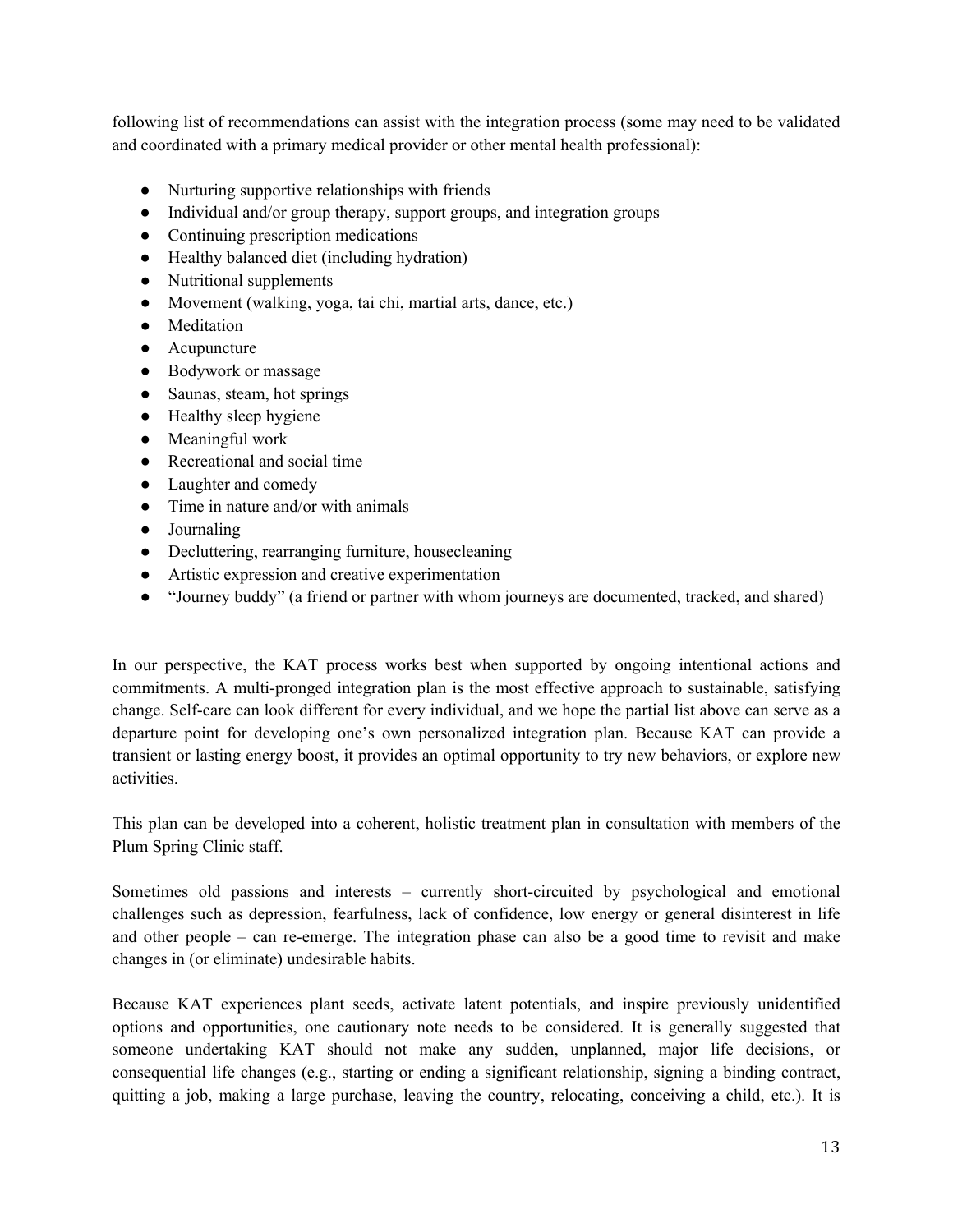advised that these significant life choices be put "on hold" until a few weeks following completion of the majority of KAT sessions. We recommend life-changing decisions be vetted with trusted advisors, professionals, close friends and supportive family members who may help evaluate the risks and benefits of these big issues. Please feel free to contact us at Plum Spring Clinic at any time if you need any additional support or referrals for healing, processing, or integration.

# **Our Therapists and Coaches**

# **Michael Sharp, MD**

I am a Harvard trained physician who served on the faculty of the UNC-Chapel Hill School of Medicine for over 20 years, before a growing dissatisfaction with the practice of mainstream medicine and my brush with serious illness led me to look outside the box. Over the last 20 years I have studied and incorporated Shamanic Traditions, Traditional Chinese Medicine, and Functional Medicine into my practice, seeking to understand and learn how to repair the roots of illness.

My three years of training in Shamanism have been especially useful in understanding and exploring nonordinary states of consciousness. Over the last 10 years, as I came to appreciate the effects of Adverse Childhood Events (the ACE studies) on individuals' health, I have incorporated trauma healing techniques into my practice. They have helped me listen to and understand the language of the body, which so often expresses itself in symptoms that too frequently are misinterpreted and inappropriately treated by conventional medicine. I have found the techniques of Somatic Experiencing to be powerful tools in repairing many forms of chronic illness. I believe that this approach to healing deep wounds is a compellingly synergistic technique in supporting clients in preparation for experiences with psychedelic medicine, during their journey, and in the following integration sessions. I have trained in the use of ketamine with the Polaris Institute and The Psychedelic Research and Training Institute.

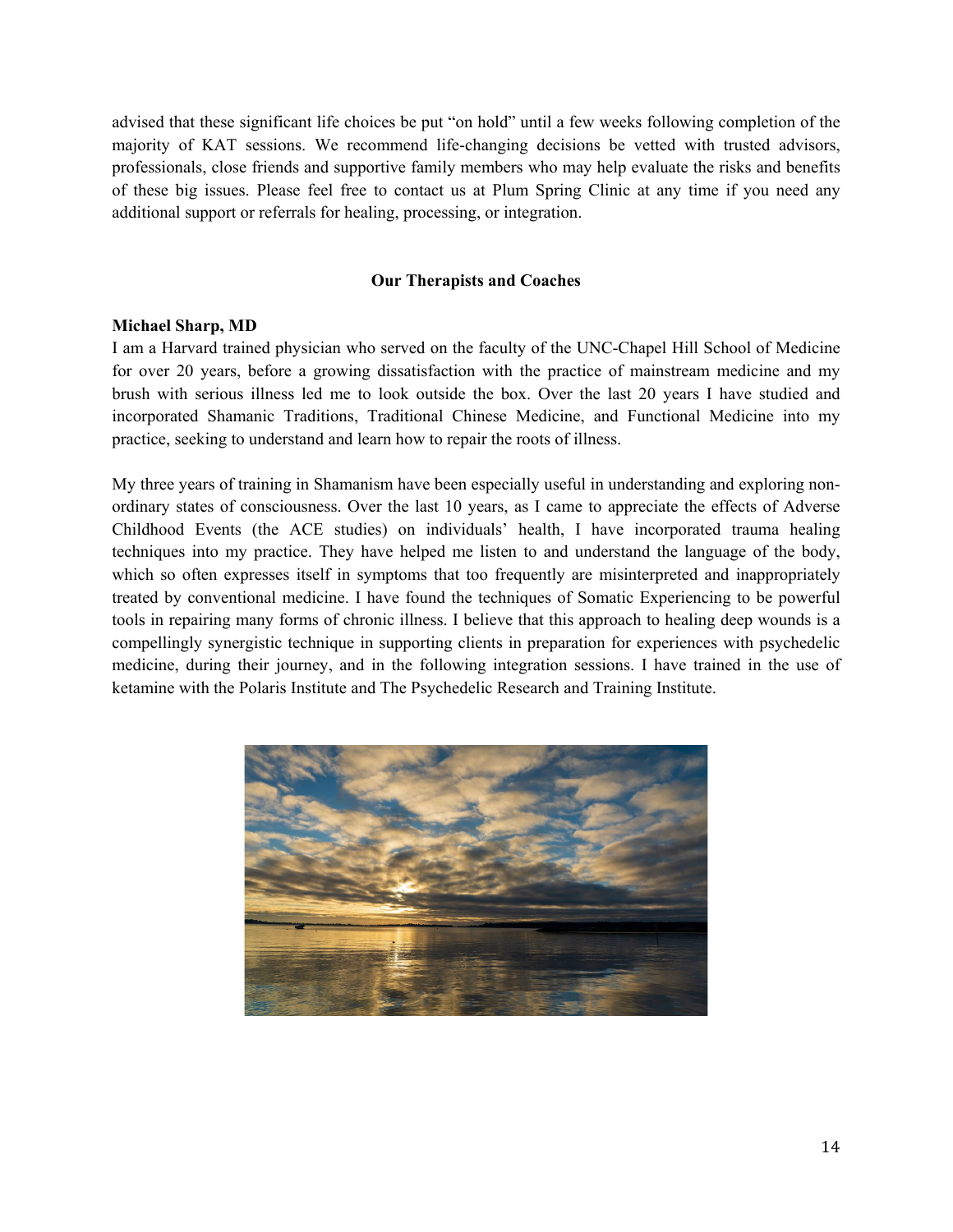#### **Glenn Withrow, MD**

I am a board-certified family physician. Trained at Duke and UNC medical schools and with experience working in three psychiatric hospitals, I have practiced medicine for over 35 years. I attended Davidson College where I majored in Psychology.

My approach to health care is a combination of conventional Western medicine with a holistic bend. It has also been influenced by my experience as a Peace Corps volunteer in the Andes of Peru and through world travels to India, Nepal and Tibet where I have met with shamen and other alternative healers. Since 2017, after leaving The Family Doctor (a clinic I founded in 1985), I have narrowed my scope of practice to behavioral medicine. This has allowed me to pursue my interest in studying new alternative therapies to treat anxiety, depression and post traumatic stress. I have received continued medical education in Ketamine Assisted Psychotherapy and Internal Family Systems therapy.

I am honored to join the committed team at Plum Spring Clinic in order to contribute my interests and skills to the healing and personal growth of our patients on every level: physical, mental and spiritual.

## **Kathleen Williams, Resilience Coach**

As we have come to understand the role of chronic stress reactivity at the root of our patients' illness symptoms, I have increasingly shifted the general health coaching process toward stress resilience. My work with clients is now guided by the Polyvagal Theory, which describes the core role of our autonomic nervous system state in our lived experience of stress, and provides the frame for learning skills of selfbefriending that reconnect us to the state of safety and calm and make us more resilient to stress. In 2020 I trained at the Psychedelic Research and Training Institute (PRATI) as an attendant for ketamine-assisted therapy. I learned that the addition of the ketamine experience to the therapeutic process grounded in trust and connection allows for the by-passing of the rational, linear, 'ordinary' mind in which constricting fear patterns are embedded. As coach and attendant, my work is to affirm a safe 'envelope' for the journey into spacious non-ordinary consciousness, and for the integration of this experience into the subsequent work of undoing patterns of suffering. In the process, we re-establish home base for the nervous system in its calm and contented setting. This is the essential groundwork for healing heart, mind, and body.

## **Lorre Fleming, Trauma Recovery and Psychedelic Integration Coach**

I firmly believe that all beings possess an innate, organic, healing intelligence. I believe this because of my own journey of healing from complex trauma. Having experienced significant liberation from depression, anxiety, chronic illness, and debilitating pain, I am inspired to accompany others on the path of healing and psychospiritual growth. I approach this work with an optimistic, non-pathologizing view and an understanding that all forms of chronic suffering are invitations to know ourselves – the ways our experiences have shaped us, the brilliance of our survival and coping mechanisms, how these may no longer be serving us, and ultimately, the wisdom and compassion that is our essence, our True Self.

I am a lifelong learner, keenly interested in neuroscience, Polyvagal Theory, Internal Family Systems, and various somatic healing disciplines. I am certified as both a transformational recovery and psychedelic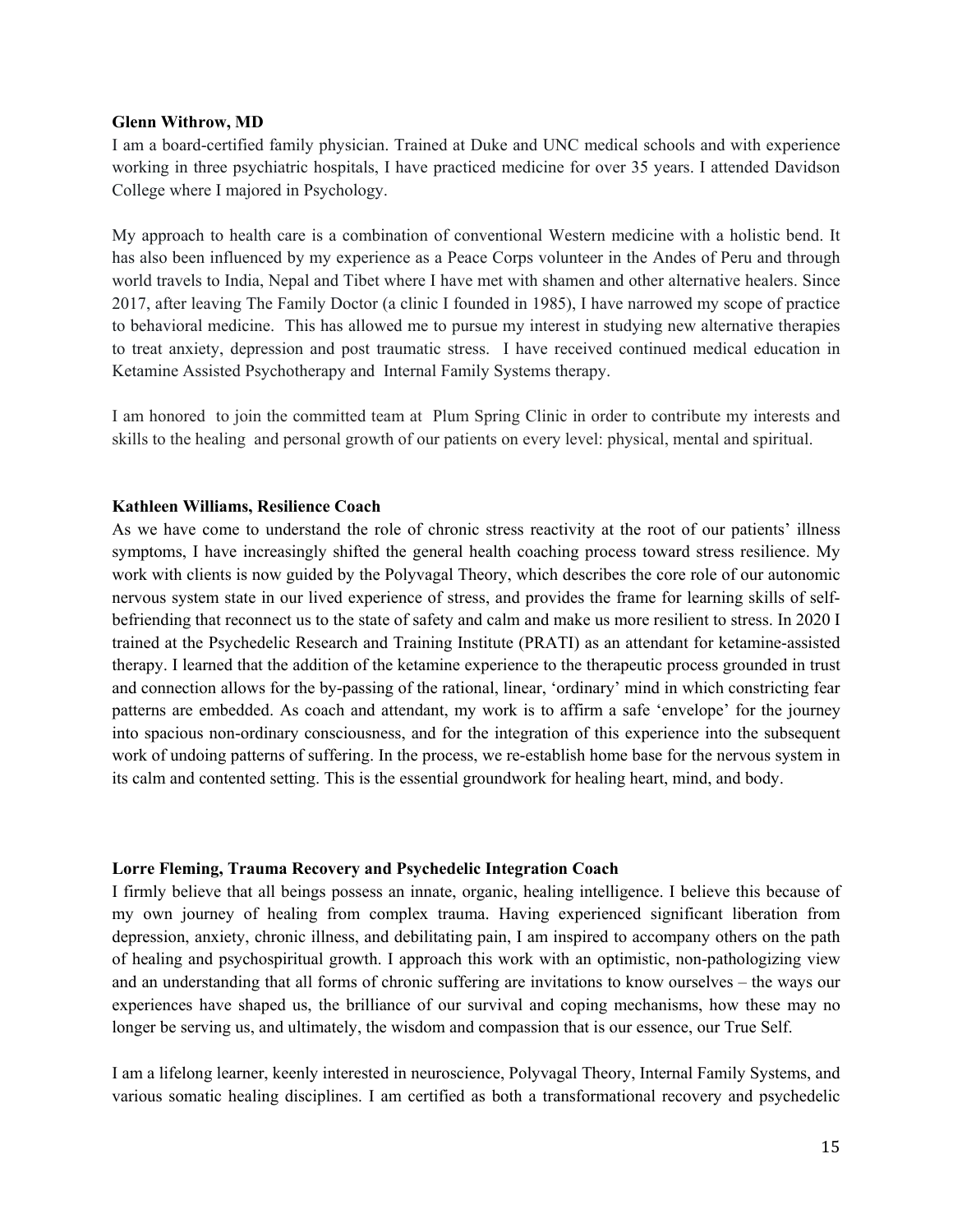integration coach and as a trauma-sensitive mindfulness practitioner. All of these inform the way that I approach my ongoing personal healing work and my work with clients, as does my deep appreciation and reverence for the healing power of a safe, nurturing connection.

> *Out beyond ideas of wrongdoing and rightdoing, there is a field. I'll meet you there.*

*When the soul lies down in that grass, the world is too full to talk about. Ideas, language, even the phrase 'each other' doesn't make any sense.*

*~~Rumi*

# **Acknowledgements:**

The approach we use at the Plum Spring Clinic, including much of the written material, is based upon the writings and printed material of the Polaris Insight Center of San Francisco, who have generously shared their material with us. The Psychedelic Research and Training Institute (PRATI) has provided training and guidance in the development of our KAT program. We also are indebted to the written work and years of experience of Phil Wolfson, MD, a pioneer in the field of psychedelic assisted therapies. This document was compiled by Dr. Michael C. Sharp, Kathleen Williams, Lorre Fleming, Dr. Glenn Withrow, Julia Corley, and Ali Cyr-Scully.

# **References**

1. Petri, G., Expert, P., Turkheimer, F., Carhart-Harris, R., Nutt, D., Hellyer, P., & Vaccarino, F. (2014, December 06). Homological scaffolds of brain functional networks. Retrieved November 24, 2020, from https://royalsocietypublishing.org/doi/full/10.1098/rsif.2014.0873

2. Pollan, M. (2019) *How to change your mind: What the new science of psychedelics teaches us about consciousness, dying, addiction, depression, and transcendence.* Penguin Random House.

3. Krediet, E., Bostoen, T., Breeksema, J., Van Schagen, A., Passie, T., & Vermetten, E. (2020, June 24). Reviewing the Potential of Psychedelics for the Treatment of PTSD. Retrieved November 25, 2020, from https://www.ncbi.nlm.nih.gov/pmc/articles/PMC7311646/

4. Kolp, E., Friedman, H., Krupitsky, E., Jansen, K., Sylvester, M., Young, S., & Kolp, A. (2016). Ketamine Psychedelic Psychotherapy: Focus on its Pharmacology, Phenomenology, and Clinical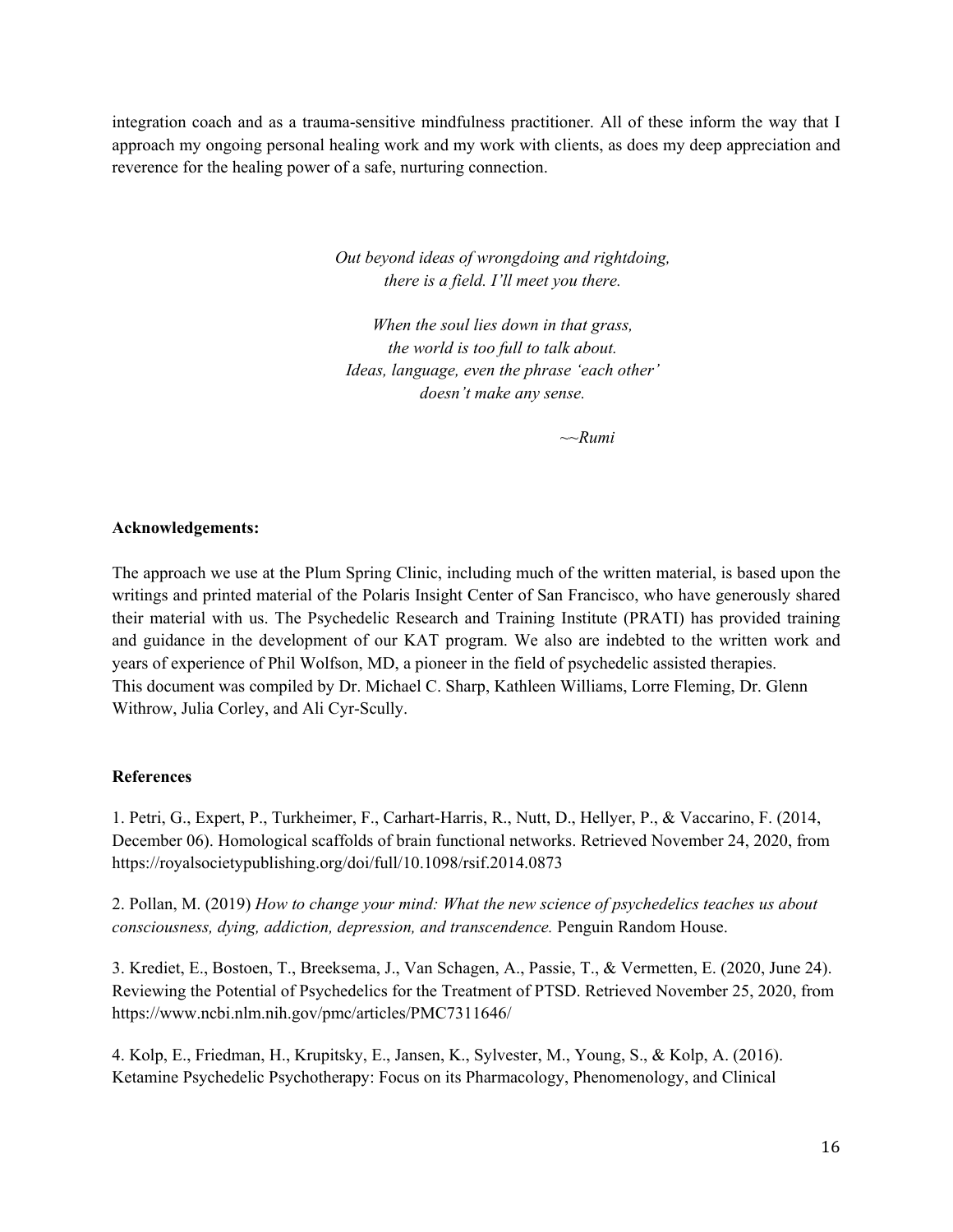Applications. P. Wolfson & G. Hartelius (Eds.), *The ketamine papers: Science, therapy, and transformation*. Santa Cruz, CA: Multidisciplinary Association for Psychedelic Studies.

5. Wesley, C., Marta, C., & Koek, R. (2016). Ketamine, Depression and Current research: A Review of the Literature. P. Wolfson & G. Hartelius (Eds.), *The ketamine papers: Science, therapy, and transformation*. Santa Cruz, CA: Multidisciplinary Association for Psychedelic Studies.

6. Mead, V. (2019). Adverse Childhood Experiences Increase Risk for Chronic Diseases - It's Not Psychological. Retrieved November 24, 2020, from https://www.acesconnection.com/blog/adversechildhood-experiences-increase-risk-for-chronic-diseases-it-s-not-psychological

7. Mills, I., Park, G., Manara, A., & Merriman, R. (1998, July). Treatment of compulsive behaviour in eating disorders with intermittent ketamine infusions. Retrieved November 25, 2020, from https://www.ncbi.nlm.nih.gov/pubmed/9797933

8. Wolfson, P., & Hartelius, G, (Eds.). (2016). *The ketamine papers: Science, therapy, and transformation*. Multidisciplinary Association for Psychedelic Studies.

9. Rodriguez, C., Kegeles, L., Levinson, A., Feng, T., Marcus, S., Vermes, D., . . . Simpson, H. (2013, June 19). Randomized Controlled Crossover Trial of Ketamine in Obsessive-Compulsive Disorder: Proof-of-Concept. Retrieved November 25, 2020, from https://www.nature.com/articles/npp2013150

10. American Brain Society. (2020, January 21). Ketamine Shows Potential As A Treatment For Alcoholism. Retrieved 2020, from https://americanbrainsociety.org/ketamine-shows-potential-as-atreatment-for-alcoholism/

11. Iglewicz, A., Morrison, K., Nelesen, R., Zhan, T., Iglewicz, B., Fairman, N., . . . Irwin, S. (2015). Ketamine for the treatment of depression in patients receiving hospice care: A retrospective medical record review of thirty-one cases. Retrieved November 25, 2020, from https://www.ncbi.nlm.nih.gov/pubmed/25616995

12. Yasgur, B. (2019). Ketamine: A Promising Novel Therapy for Anxiety and PTSD. Retrieved November 25, 2020, from https://www.psychiatryadvisor.com/home/topics/anxiety/ketamine-apromising-novel-therapy-for-anxiety-and-ptsd/

13. Dore, J., Turnipseed, B., Dwyer, S., Turnipseed, A., Andries, J., Ascani, G., . . . Wolfson, P. (2019). Ketamine Assisted Psychotherapy (KAP): Patient Demographics, Clinical Data and Outcomes in Three Large Practices Administering Ketamine with Psychotherapy. Retrieved November 25, 2020, from https://pubmed.ncbi.nlm.nih.gov/30917760/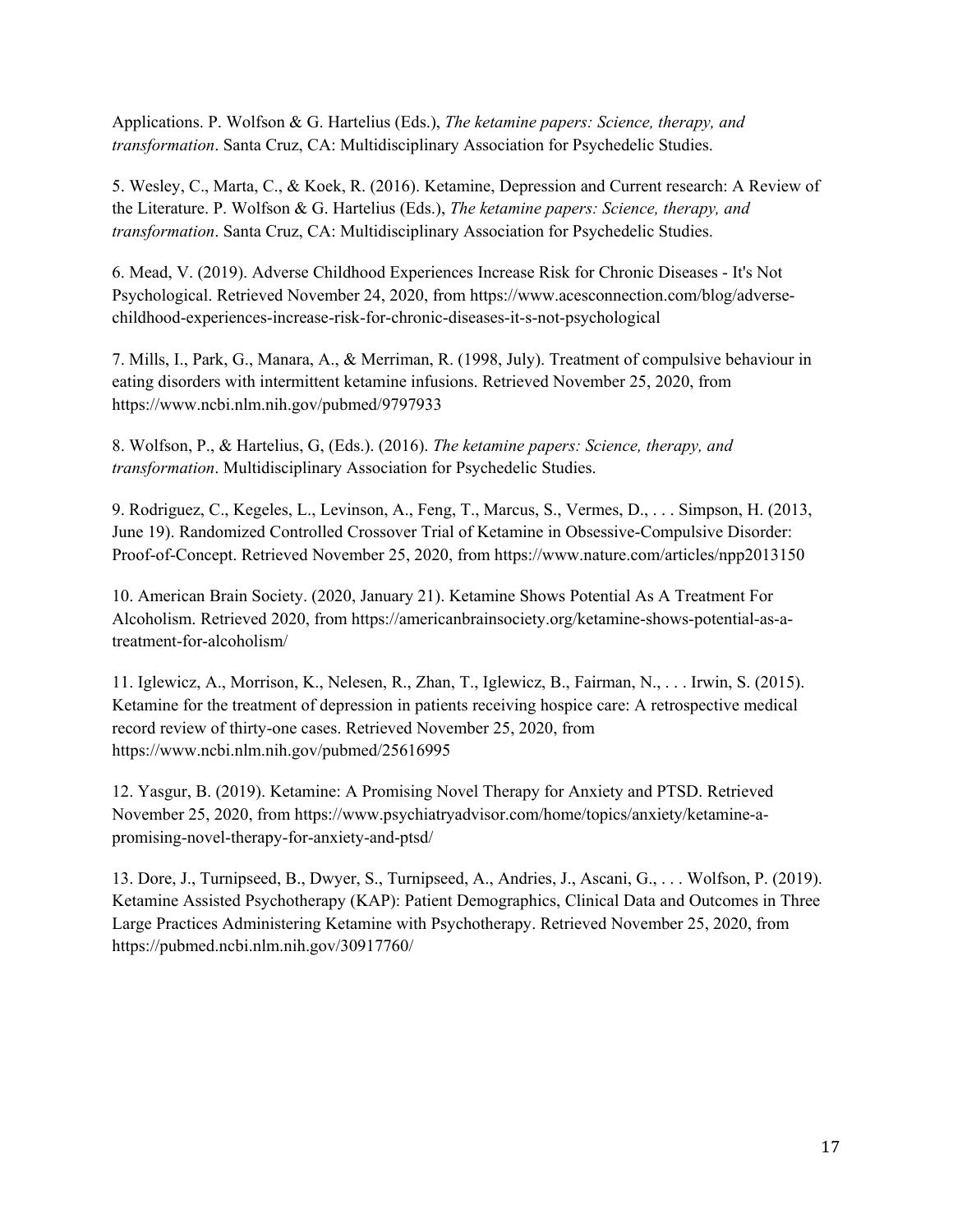# **Appendix A**

# **The Range of Ketamine-Induced Non-Ordinary States of Consciousness**

NOSCs are not necessarily abnormal phenomena as a whole. Experiences such as dreams, meditative states, or daydreaming can all be considered NOSCs. Ketamine is a less powerful psychedelic medication than others, but one that allows wider ranging explorations of aspects of our mind to which we otherwise would have restricted access.

Psychedelic substances induce at least four distinct NOSCs that depend on at least three major factors: the dose, the physical "setting" of the administration, and the mindset (often just referred to as "set") of the person prior to the administration. These different states of consciousness may be partly distinguished by a) the degree of a dissociation of the mind from the body; and b) the degree of ego dissolution. In considering the effects of substances on a person, among other factors, it is necessary to consider the dose taken, how it is taken, the speed at which it is taken, the size and sex of the person, other substances taken (either before, at the same time or afterwards), the tolerance of the individual, and the set and setting. The term set includes personality, past experiences, mental health, mood, motivations, intelligence, imagination, attitudes, what is going on in his or her life, and his or her expectations. The term setting refers to the conditions of use, including the physical, social, and emotional environment, including the other people present.

These are the four states of NOSCs achievable with psychedelics in general. Ketamine, in the doses we use in our clinic, are most likely to induce the first two.

**The first state is an empathogenic** (or "generating a state of empathy" or "heart- opening") experience. The term "empathogenic" was proposed in the early 1980s by Ralph Metzner and is generated in response to an injection of a low sub-psychedelic dose of ketamine, the type of dose that may be used for relief of anxiety and/or analgesia (0.25 mg/kg–0.5 mg/kg IM, or 25 mg–50 mg IM). This state lasts from 45 minutes to two hours and may be characterized by the following features:

- The awareness of the body remains well-preserved.
- The body feels very comfortable and relaxed.
- The ego functioning is well-maintained; however, the ego defenses are significantly lessened.
- The person experiences feelings of empathy and compassion for themselves.
- The mind feels emotional warmth, well-being, and joy.
- Strong feelings of love and peace are prevailing.
- Feelings of euphoria, pleasure and joy are common.
- Feelings of ecstasy and enhanced sensuality are frequent.
- The mind is dreamy with frequent nonspecific colorful visual effects.
- The person may feel they have forgiveness and understanding of themselves and for those with whom they have important relationships.

It is also entirely possible for these doses to produce marked dysphoria and other unpleasant changes in mental and physical state. This is far more likely to happen if the set and setting are negative. This state can be combined with guided imagery or verbalized meditations and may sometimes be utilized to resolve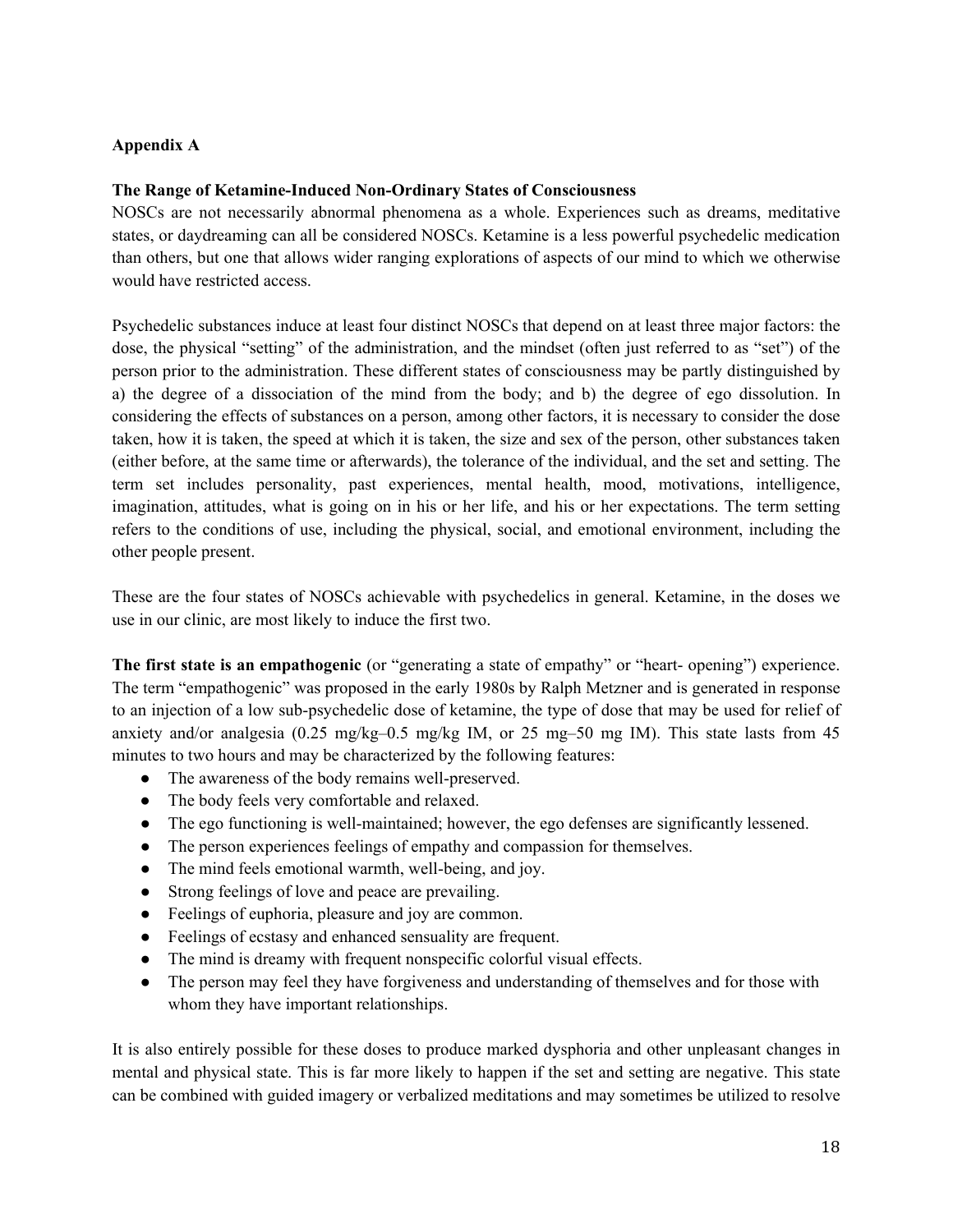long-standing intra-psychic conflicts, to treat the aftereffects of trauma in the victims of physical and sexual abuse or other assault, to control the symptoms of post-traumatic stress disorder (e.g., in soldiers), or to resolve interpersonal problems in spousal and family relationships. Unlike the other three NOSCs, which are more intense and overpowering, an empathogenic experience is more likely to leave the patient with an ability to consciously recall this particular non-ordinary state of consciousness.

**The second NOSC is an "out-of-body experience" (OBE)**, and may be induced in response to administration of a medium psychedelic dose of ketamine, which is in the range used for mild conscious dissociative sedation (0.75 mg/kg–1.5 mg/kg IM, or 75 mg–125 mg IM). This state lasts from 45 minutes to one hour and may be characterized by the following features:

- Feelings of complete separation from one's body.
- The ego defenses are significantly diminished; however, the rudimentary ego structure is still preserved, and the experiencer is well aware of the self.
- Awareness of becoming a non-corporeal being.
- Apparent visits to mythological realms of consciousness.
- Apparent encounters with non-terrestrial beings (e.g., "space aliens").
- Emotionally intense visions (e.g., ancestors (known or unknown),, "angels," "spirits").
- Encounters with enlightened beings (e.g., Krishna, Buddha, Christ).
- Vivid dreams and memories of past or future incarnations.
- Re-experiencing the birth process.

This type of experience can bring to the conscious awareness a plethora of unconscious material and may be utilized as an adjunct to psychotherapy. This state may sometimes be enhanced when combined with calm, evocative music (e.g., classical, Trance, or New Age) to assist with relaxation and immersion into the experience. Unlike an empathogenic experience, OBE leaves the person with only a partial ability to consciously recall all details of this particular NOSC after the experience, partly due to an avalanche of phantasmagoric visions and sensory overload, and partly for physical reasons as more extensive NMDA receptor blockade interferes with memory formation.<sup>8</sup>

**The third NOSC is a "near-death experience" (NDE)**, which may be induced by an injection of a high psychedelic dose of ketamine, in the range that may be used for moderate to severe conscious dissociative sedation (2.0 mg/kg–3.0 mg/kg IM, or 150–250 mg IM). This state lasts from 45 minutes to one hour and is characterized by the following features:

- Feelings of complete departure from one's body.
- Feelings of complete ego dissolution and loss of identity.
- A strong belief of being physically dead.
- Experience of psychological death of the mind (the self).
- Feelings of becoming a single point of consciousness (the Self, or a soul) that is simply aware of itself with no other points of reference.
- Sensations of moving through a tunnel.
- Experience of reliving one's entire life.
- Becoming aware that one is responsible for every thought, word, and action of one's life prior to the NDE.
- Awareness of how others were affected by one's thoughts, words, and actions.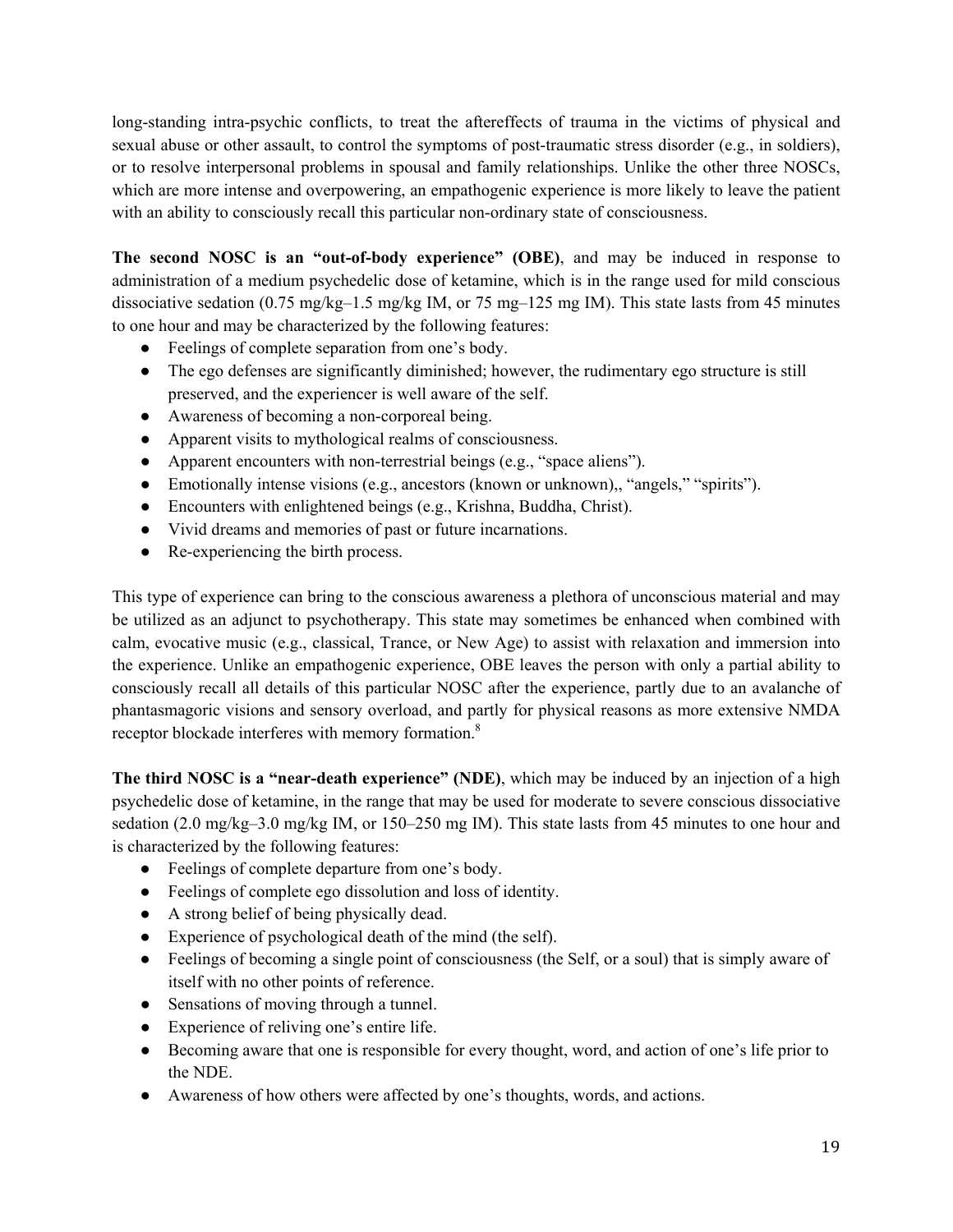- Performing the moral judgment of the self, based on one's own sense of right and wrong, holding one accountable for one's thoughts, words, and actions.
- Experience of visiting non-physical realities (either paradisiacal or hellish realms of consciousness) based on one's own self-judgment.
- Encounters with non-corporeal entities.
- Experience of visiting an eternal, featureless void (nothingness).
- Experience of psychological rebirth of the ego.

Some research has found that approximately 70% of NDEs are accompanied by feelings of calm and peace, while about 30% of NDEs are very challenging.<sup>8</sup> This NOSC type of experience can sometimes bring enhanced insight into one's deeds and misdeeds and may sometimes be very beneficial as an adjunct to psychotherapy, as well as to so-called "ego death/rebirth" psychotherapy.<sup>8</sup> This state may also be combined with non-associative, evocative music to assist with an immersion into the experience. Similar to the OBE, the NDE leaves the patient with only a partial ability to consciously recall this particular NOSC on the following day, although key features of the overall experience may be surprisingly well-remembered (i.e., surprising because ketamine's action at NMDA receptors and on neurotransmitters is likely to impede short-term memory). Ketamine-induced NDEs appear to be equivalent to natural NDEs and may facilitate stable recovery by accelerating patients' psycho-spiritual growth and broadening their worldviews.<sup>8</sup> In addition to bringing an insight into one's existential problems, the NDE can also generate a spontaneous resolution of the patient's addictive illnesses, psychological problems, and personality disorders. These experiences can also generate a spontaneous spiritual conversion and a dramatic improvement in moral character.<sup>8</sup>

**The fourth type of NOSC is an "ego-dissolving transcendental" (EDT) experience**. It is perhaps the most fascinating and sometimes the most potentially beneficial ketamine-induced experience. It is an ecstatic state of the dissolution of boundaries between the self and external reality, which may be characterized by the following features:

- Feelings of complete dissolution of one's body.
- Feelings of complete dissolution not only of ego but also the self.
- Sense of transcending normal mass/space/time continuum.
- Feelings of interconnectedness with all people (or sense of experiencing collective consciousness).
- Feelings of cosmic unity with nature.
- Feelings of cosmic unity with the universe.
- Feelings of becoming a "Unified Field".
- Feelings of becoming God, frequently experienced as an ocean of brilliant white light.
- Deep feelings of love, peace, serenity, joy, and bliss.
- Profound sense of sacredness of the experience.
- Profound sense of ineffability of the experience.
- Intuitive belief that the transcendental experience is a source of objective truth about the nature of absolute reality.

There are some indications that the EDT experience is not always dose dependent and may occur even with a low dose of ketamine (0.25 mg/kg worldviews 0.5 mg/kg IM, or 25–50 mg IM), although it is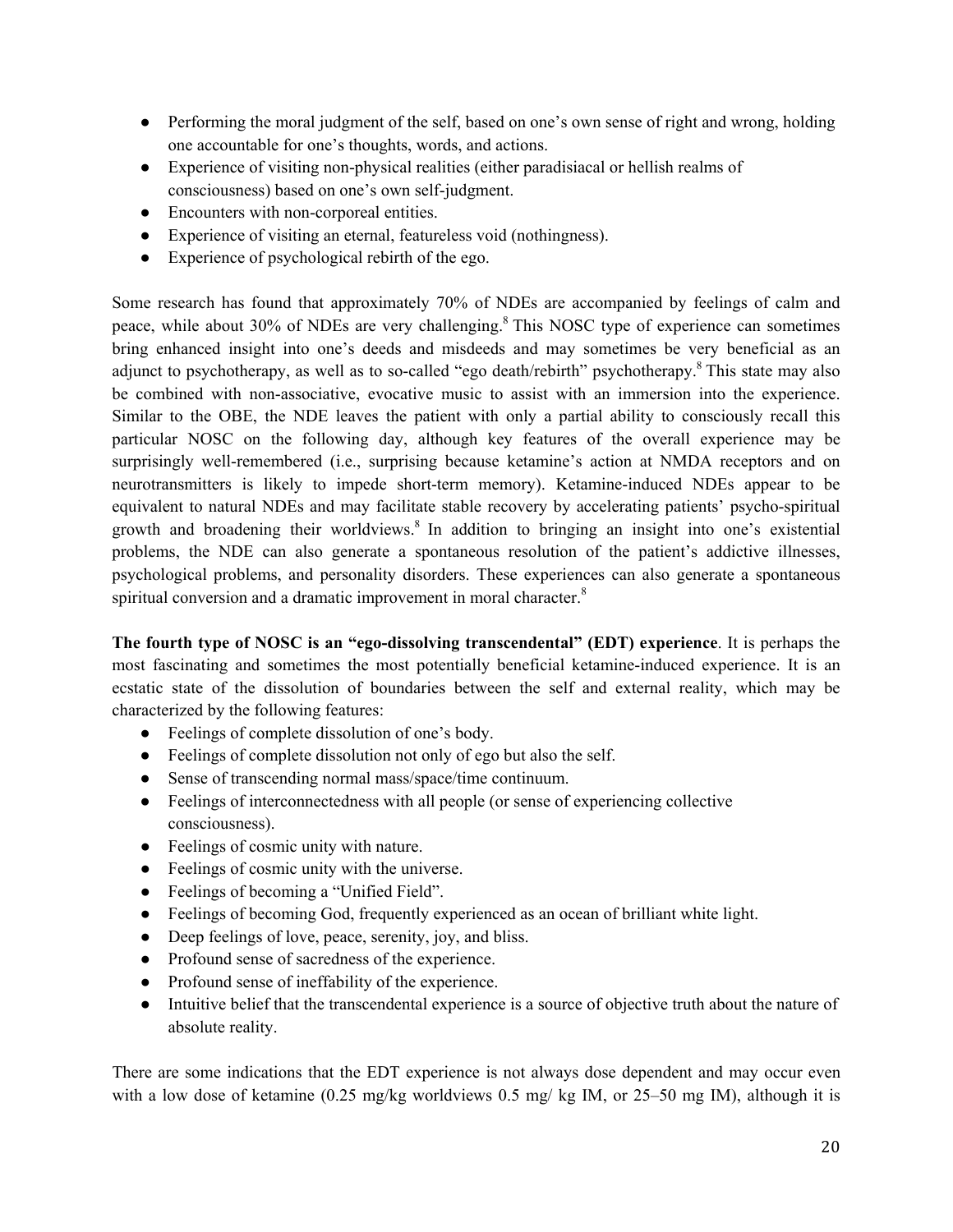more frequent with a high psychedelic dose of ketamine (2.0 mg/kg–3.0 mg/kg IM, or 150–250 mg IM). The EDT experience may last from 45 minutes to 1 hour and may be an excellent adjunct to transpersonal psychotherapy. Similar to the NDE, the EDT experiences sometimes generate some resolution of the patient's addictive illnesses, psychological problems, and personality disorders, including instances of spontaneous healing from chronic psychosomatic illnesses, particularly where these are dissociative/conversion in type. In addition, there are some anecdotal accounts of patients who had a spontaneous remission of some form from serious medical disease.<sup>8</sup> Like NDEs, EDT experiences have the advantages of potentially rapidly accelerating patients' psycho spiritual growth, broadening their worldviews, and possibly generating a spontaneous spiritual change with an improvement in moral character.<sup>8</sup>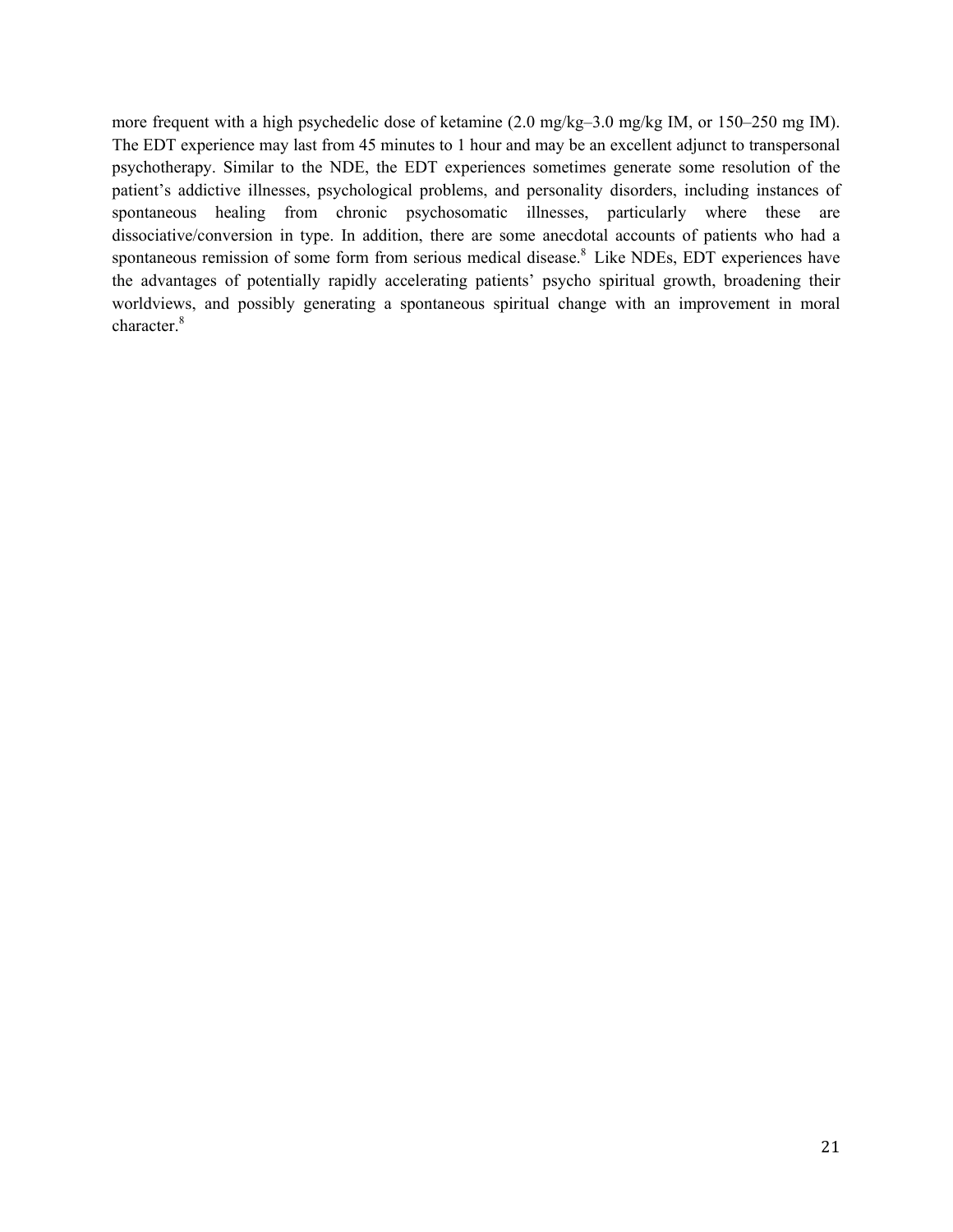# **APPENDIX B Invocations**

It is said that the journey begins with the decision to take it, well before you ingest the medicine. The invocation enables you to embark in affirmation of all that has brought you to this moment. We invite you to choose a poem or prayer that carries special meaning for you to use as an invocation, or blessing, to open your ketamine session.

Included here is a sampling of verses that have been used for ketamine session invocations. You are welcome to any of these that resonant with you.

# **The following meditation from the Radiance Sutras may be read, out loud and together, by each of the people present for the medicine ceremony.**

The air I am breathing was exhaled in ecstasy By an ancient sun. The earth I am standing on Was born of cosmic fire.

The blood flowing through my veins Is as salty as the primordial ocean. The space permeating my body Is infinite as the space all around. Above and below, to all sides, within, The elements of the universe Are engaged in their ceremony of delight.

The attraction between suns Is the same As the love pulsing in my heart.

Abandon all these attitudes Of wanting to prolong pleasure And avoid suffering.

Let the heart be itself and feel Whatever is there. Freed from clinging and avoiding, The heart regains its poise And revels in creation

Plunging deep into its center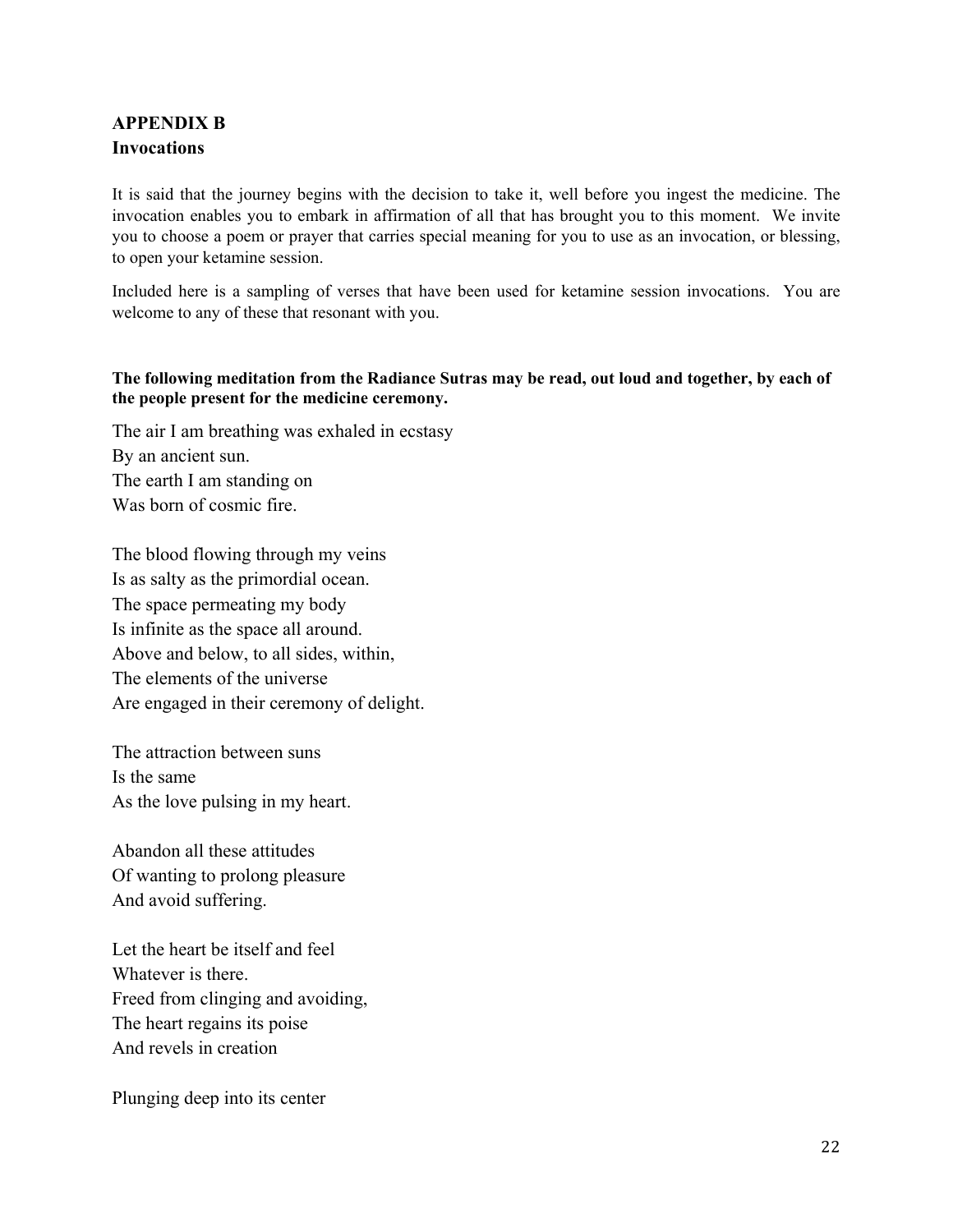Discover that the heart is moved By a pulse that is everywhere.

Watch for a moment in which Two opposing perceptions occur-Wanting to go and not going Knowing and simultaneously not knowing

In the midst of this dilemma Let go of both perceptions And jump into the interval between

Reality flashes forth. Your being is the shining field of awareness, The continuum in which the opposites play.

# **The following may be recited, out loud, by the person receiving the ketamine**

Let what comes, come. Let what goes, go. I will not try to push away what comes. (It's already here and it will pass by itself in time.)

I will not try to cling to what goes. (Grief is natural. Leaving is life. Bless the leaving too)

Let what stays, stay. Let what dies, die. Let what lives, live.

I will stop interfering with *the way of things* today. I will be the wide-open space for all of it. Every thought, every feeling. Every moment of boredom or doubt.

I will be the awareness, Be the ocean. Allow these waves.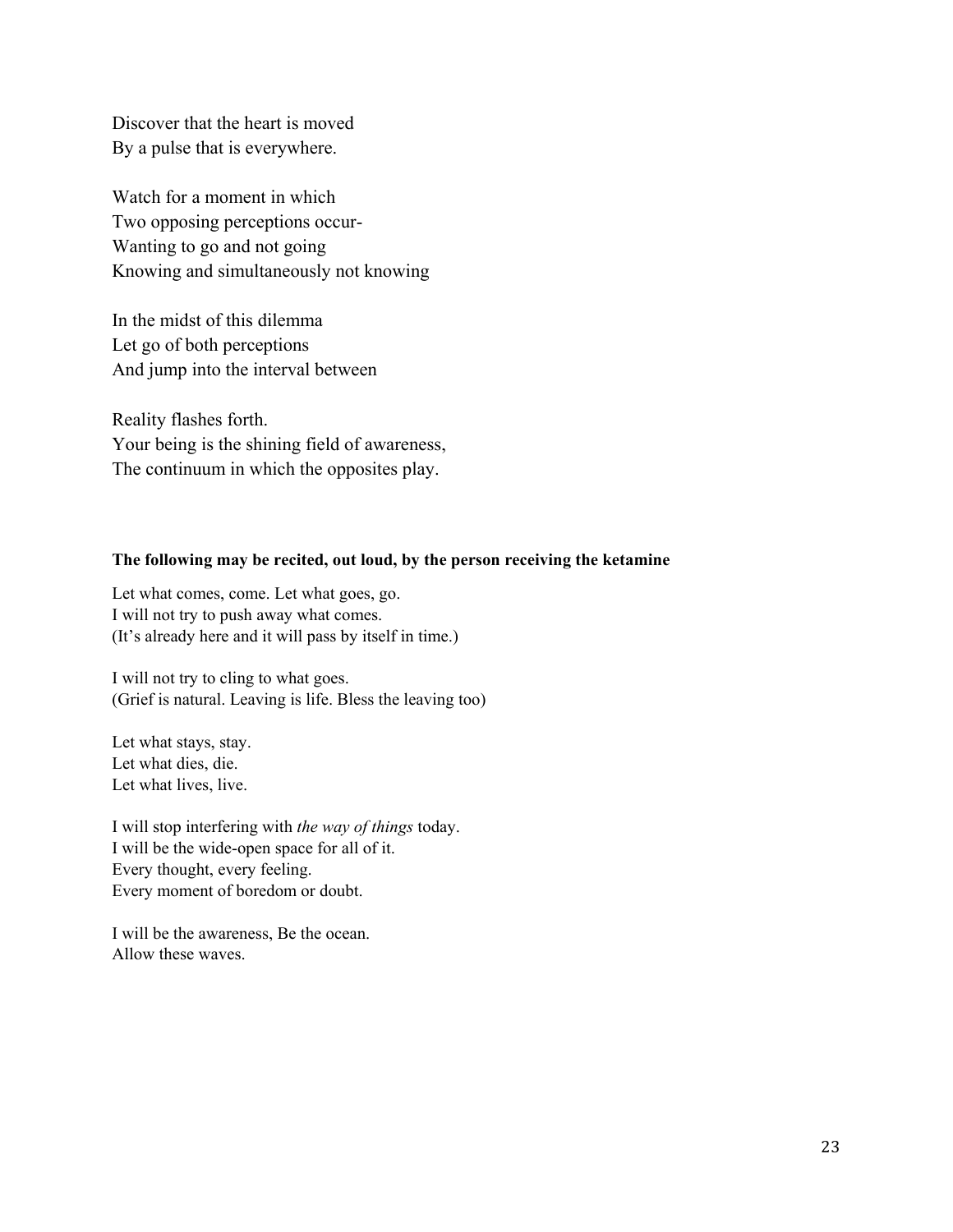# **A Lakota Blessing, another possibility for the journeyer to read out loud:**

Great Mystery, teach me how to trust my heart, my mind, my intuition, my inner knowing, the senses of my body, the blessings of my spirit. Teach me to trust these things so that I may enter my Sacred Space and love beyond my fear, and thus Walk in Balance with the passing of each glorious Sun.

The prayer above can be found on a website called Pearls of Wisdom, quotes from many different cultures and teachings. Here is the link to its page of Native American quotes, <http://www.sapphyr.net/natam/quotes-nativeamerican.htm>

# **The Bodhisattva Prayer for Humanity (Shantideva, Indian Buddhist Sage ca 700 A.D.) may be recited by the attendants.**

May I be a guard for those who need protection A guide for those on the path May I be a lamp in the darkness A resting place for the weary A healing medicine for all who are sick A vase of plenty, a tree of miracles And for the boundless multitudes of living beings May I bring sustenance and awakening Enduring like the earth and sky Until all beings are freed from sorrow

And all are awakened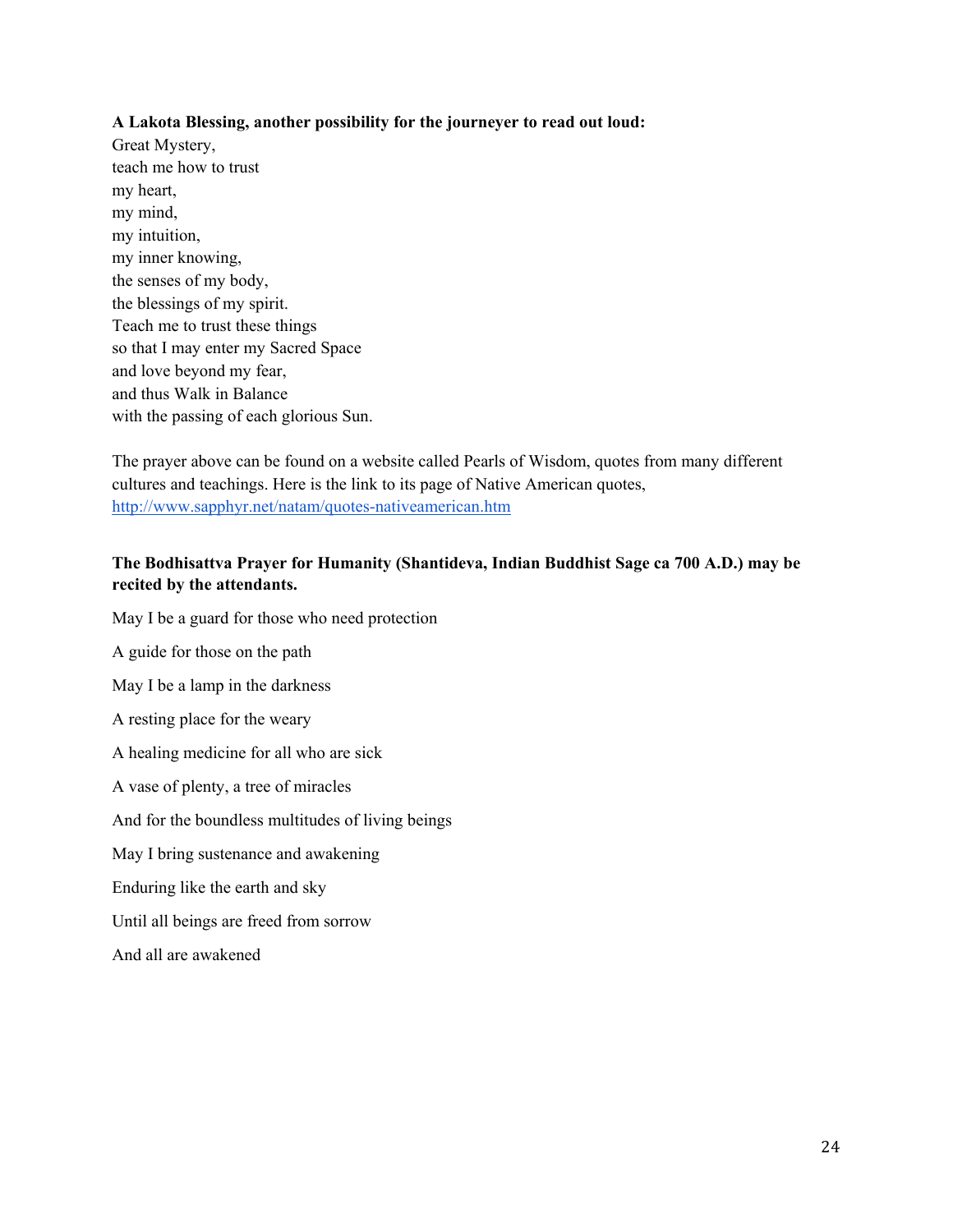# **Loving-Kindness Meditation (Metta)**

May I be filled with loving-kindness. May I be safe from inner and outer dangers. May I be well in body and mind. May I be at ease and happy. And through the Blessings of my heart May the world find Peace.

# Jack Kornfield - Bringing Home The Dharma

## **Forgiveness of Others meditation**

I now remember the many ways others have hurt or harmed me, Wounded me, out of fear, pain, confusion, and anger I have carried this pain in my heart too long. To the extent that I am ready, I offer them forgiveness. To those who have caused me harm, I offer my forgiveness I forgive you. Jack Kornfield - Bringing Home The Dharma

## **Forgiveness of Self meditation**

I see now the ways I have hurt and harmed myself. I feel the sorrow that I have carried from this And sense that I can release these burdens I extend forgiveness for each of them, one by one

For the ways I have hurt myself through action or inaction, Out of my fear, pain, and confusion, I now extend a full and heartfelt forgiveness I forgive myself I forgive myself

Jack Kornfield - Bringing Home The Dharma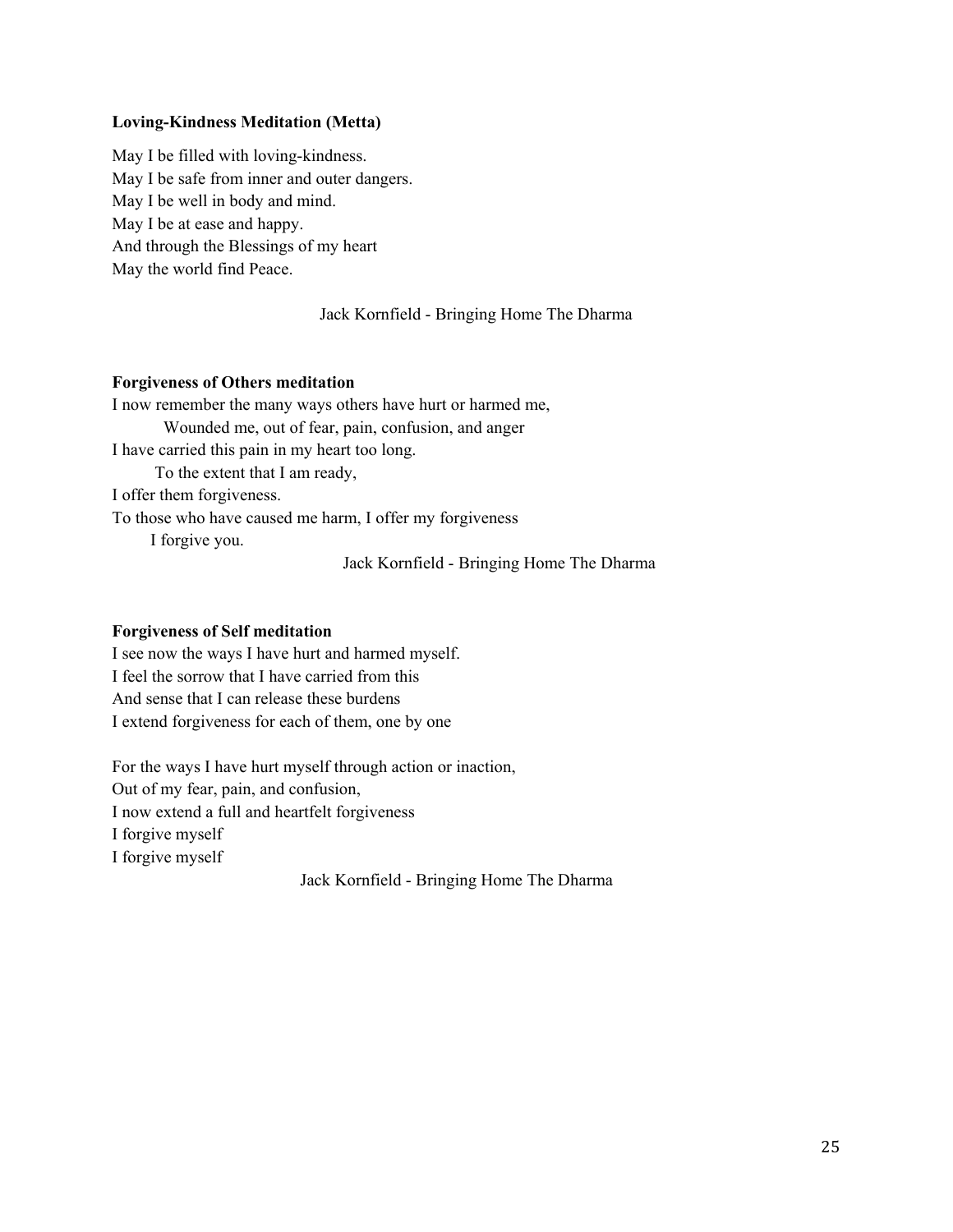# **The Guest House**

This being human is a guest house. Every morning a new arrival.

A joy, a depression, a meanness, some momentary awareness comes as an unexpected visitor.

Welcome and entertain them all! Even if they are a crowd of sorrows, who violently sweep your house empty of its furniture, still, treat each guest honorably. He may be clearing you out for some new delight.

The dark thought, the shame, the malice. Meet them at the door laughing and invite them in.

Be grateful for whatever comes because each has been sent as a guide from beyond.

# Rumi

It's dark because you are trying too hard. Lightly, child, lightly. Learn to do everything lightly. Yes, feel lightly even though you're feeling deeply. Just lightly let things happen and lightly cope with them. So throw away your baggage and go forward. There are quicksands all about you, sucking at your feet, trying to suck you down into fear and self-pity and despair. That's why you must walk so lightly. Lightly my darling.

Aldous Huxley – Island

Between stimulus and response there is a space. In that space is our power to choose our response. In our response lies our growth and our freedom.

Viktor E. Frankl – Man's Search for Meaning